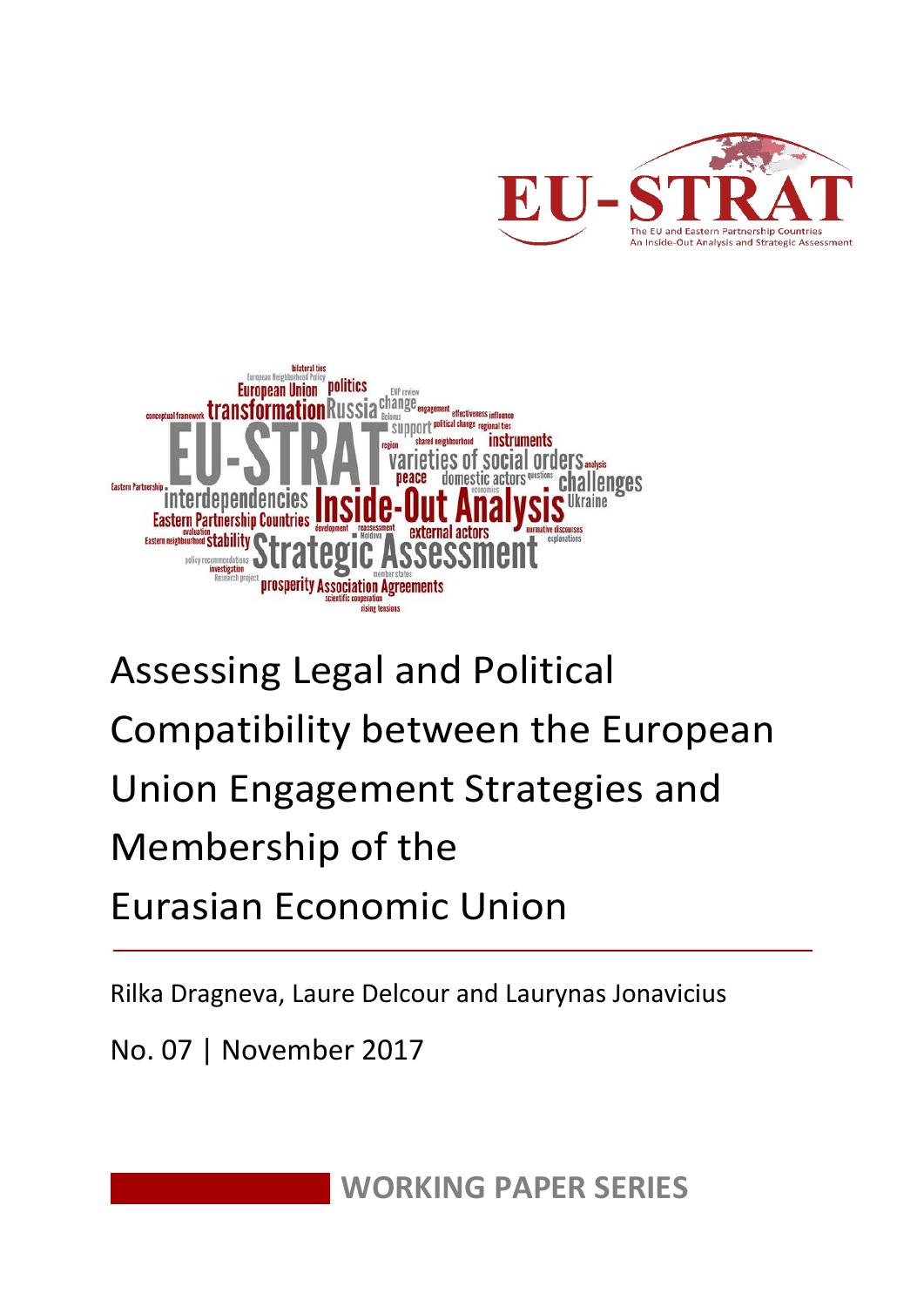#### **EU-STRAT Working Paper Series**

#### **Edited by the EU-STRAT Project '***The EU and Eastern Partnership Countries – An Inside-Out Analysis and Strategic Assessment'* **(EU-STRAT)**

The EU-STRAT Working Paper Series serves to disseminate the research results of the research consortium by making them available to a broader public. It means to create new and strengthen existing links within and between the academic and the policy world on matters relating to the current and future enlargement of the EU.

All EU-STRAT Working Papers are available on the EU-STRAT website at http://eu-strat.eu.

Copyright for this issue: Rilka Dragneva, Laure Delcour and Laurynas Jonavicius

Editorial assistance and production: Sarah Pfaffernoschke

Rilka Dragneva, Laure Delcour and Laurynas Jonavicius: Assessing Legal and Political Compatibility between the European Union Engagement Strategies and Membership of the Eurasian Economic Union, EU-STRAT Working Paper No. 07, November 2017, 'The EU and Eastern Partnership Countries – An Inside-Out Analysis and Strategic Assessment' (EU-STRAT).

ISSN 2510-084X

This publication has been funded by the European Union under the Horizon 2020 research and innovation programme.

Freie Universität Berlin EU-STRAT 'The EU and Eastern Partnership Countries - An Inside-Out Analysis and Strategic Assessment' Ihnestr. 22 14195 Berlin Germany

Phone: +49 30 838 57656 Fax: +49 30 838 55049 eustrat@zedat.fu-berlin.de http://eu-strat.eu



This project has received funding from the European Union's Horizon 2020 research and innovative programme under grant agreement no. 693382.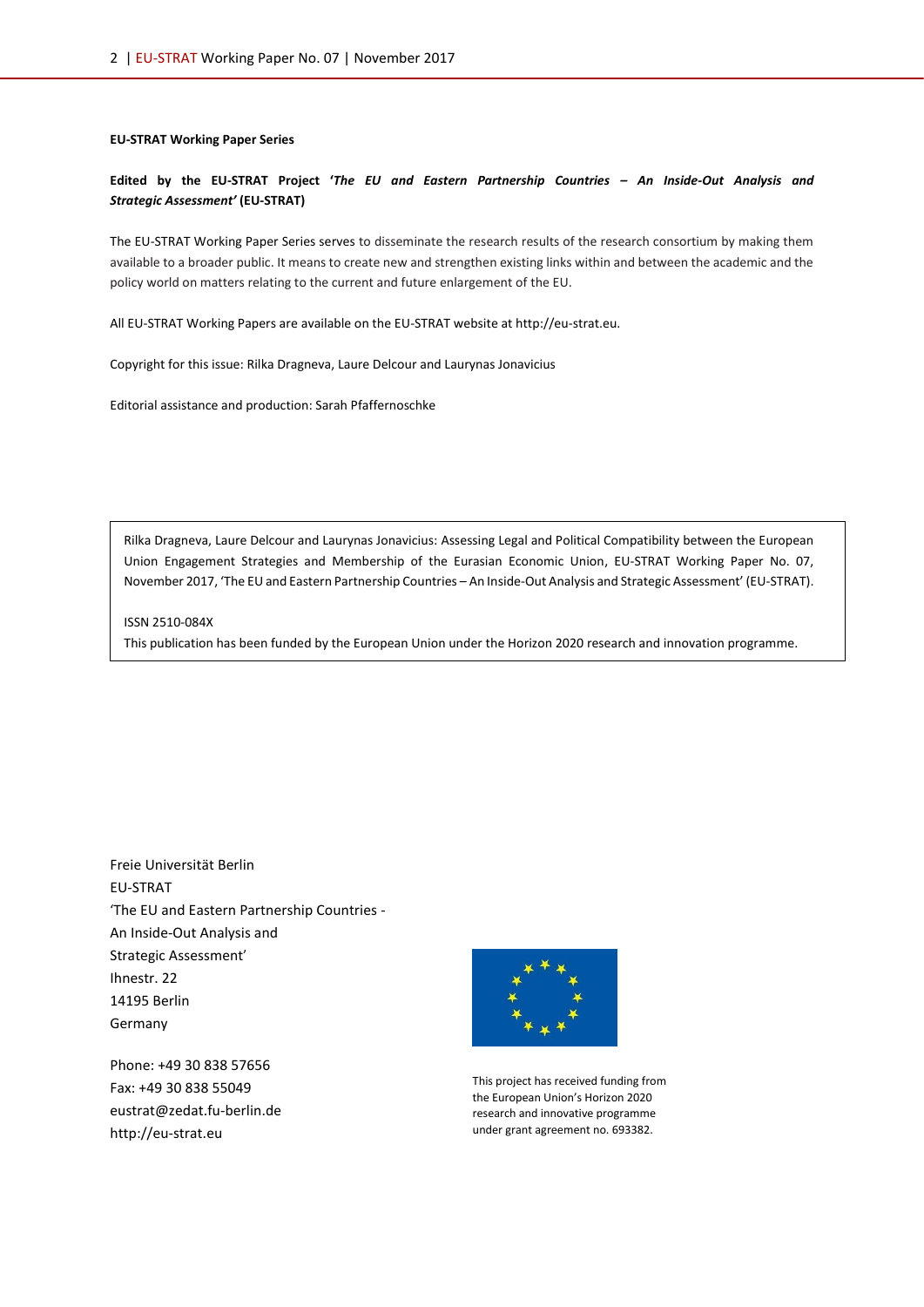# **Assessing Legal and Political Compatibility between the European Union Engagement Strategies and Membership of the Eurasian Economic Union<sup>1</sup>**

#### **Rilka Dragneva, Laure Delcour and Laurynas Jonavicius**

#### **Abstract**

l

One of the challenges to EU's Eastern Partnership (EaP) policy relates to structuring cooperation with countries that have opted for membership in the Eurasian Economic Union (EAEU), such as Belarus and Armenia, while avoiding the problems faced in the Ukraine crisis of 2013-2014. Acting on its revised European Neighbourhood Policy, the EU has sought to develop differentiated and flexible tools of engagement with the EaP countries, including a new type of agreement with Armenia, the Comprehensive and Enhanced Partnership Agreement (CEPA). Delivering on this agenda, however, requires clarity on the constraints and limits imposed by membership in the EAEU. The EU has tended to establish such limits by reliance on the technocratic analysis of current obligations contained in formal legal agreements. Yet, as revealed by the Ukraine crisis, this approach has not necessarily reflected the geopolitical realities in the region and Russia's view of integration and its compatibility with EU's policies, in particular. This paper argues that establishing the limits imposed by EAEU membership requires an assessment of the range of legal as well as non-legal levers at play in individual member states in relation to Russia's integration projects. What matters is how Russia as well as its Eurasian partners play the 'integration game', and the degree to which political elites in Belarus and Armenia can manoeuvre a space for independent engagement with the EU. This is necessary because of the particular nature of the EAEU, defined by a mixture between current and future commitments, problematic institutional boundaries between delegated powers and members' commitments, and the prevalence of power relations within a highly asymmetric huband-spoke context. In this context, Russia has a continued ability to interpret the nature of the commitments undertaken and their compatibility with overlapping international agreements, and enforce it using critical interdependencies of the members. We examine how the 'compatibility space' is negotiated by elites in Belarus and Armenia, and elaborate on the case of CEPA as the most recent test to complementarity of integration engagements in the region.

<sup>&</sup>lt;sup>1</sup> The authors would like to thank Peter van Elsuwege, Ramūnas Vilpišauskas, and Kataryna Wolczuk for their comments and suggestions for the improvement of this paper.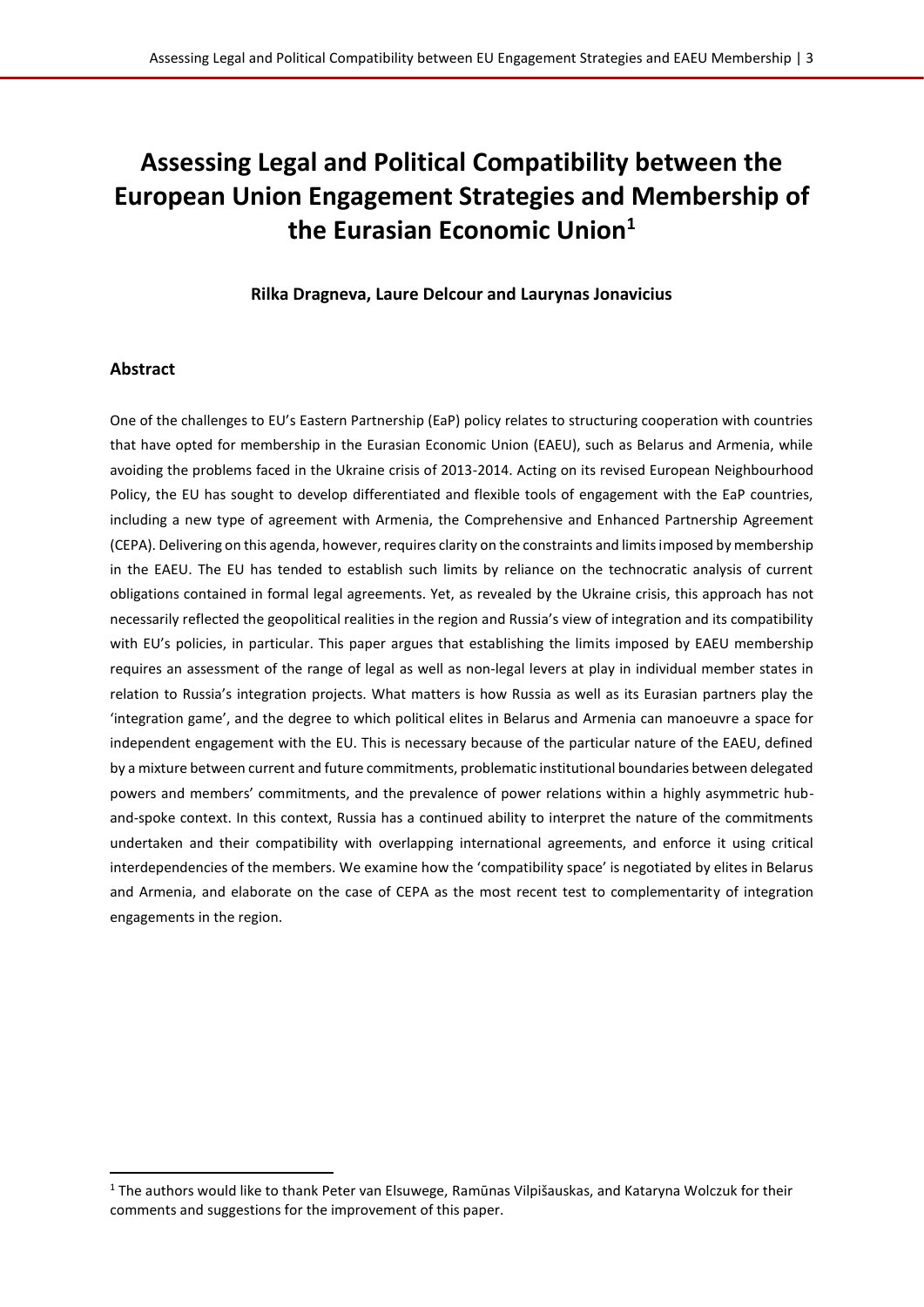### **The Authors**



Rilka Dragneva is a Professor of International Legal Studies at the School of Law, University of Birmingham, UK. Her main research interests focus on regional integration, EU external policy, legal reform and international diffusion of norms with a special reference to Eastern Europe. Her recent publications focus on Eurasian economic integration, its overlaps with EU's initiatives in the post-Soviet region, and implications for multilateral trade more widely. Rilka's work has strong comparative and interdisciplinary elements. Her expertise in the field has enabled her to engage in interactions with policy-makers and leading think tanks, law reform technical assistance projects, and professional training activities.

Laure Delcour is a researcher under the EU H-2020 project EU-STRAT [\(www.eu](http://www.eu-strat.eu/)[strat.eu\)](http://www.eu-strat.eu/) and a visiting professor at the College of Europe. She was previously a scientific coordinator of the EU-funded FP7 research project "Exploring the Security-Democracy Nexus in the Caucasus" (project CASCADE, FMSH, Paris). Her research interests focus on the diffusion and reception of EU norms and policies as part of the European Neighbourhood Policy, as well as region-building processes in the post-Soviet space. She has recently published *The EU and Russia in their 'Contested Neighbourhood'. Multiple External Influences, Policy Transfer and Domestic Change* (Routledge, 2017).





Laurynas Jonavičius is an assistant professor at the Institute of International Relations and Political Science at Vilnius University. His research focuses on political developments and foreign policy of the Russian Federation and post-Soviet countries. He holds a PhD in International Relations from the Vilnius University. He teaches courses "Russian Studies", "Russian Politics and Economy in a Post-Modern World", "Ukraine and Belarus Studies". He worked as a foreign policy adviser to the President of the Republic of Lithuania in 2009-2014.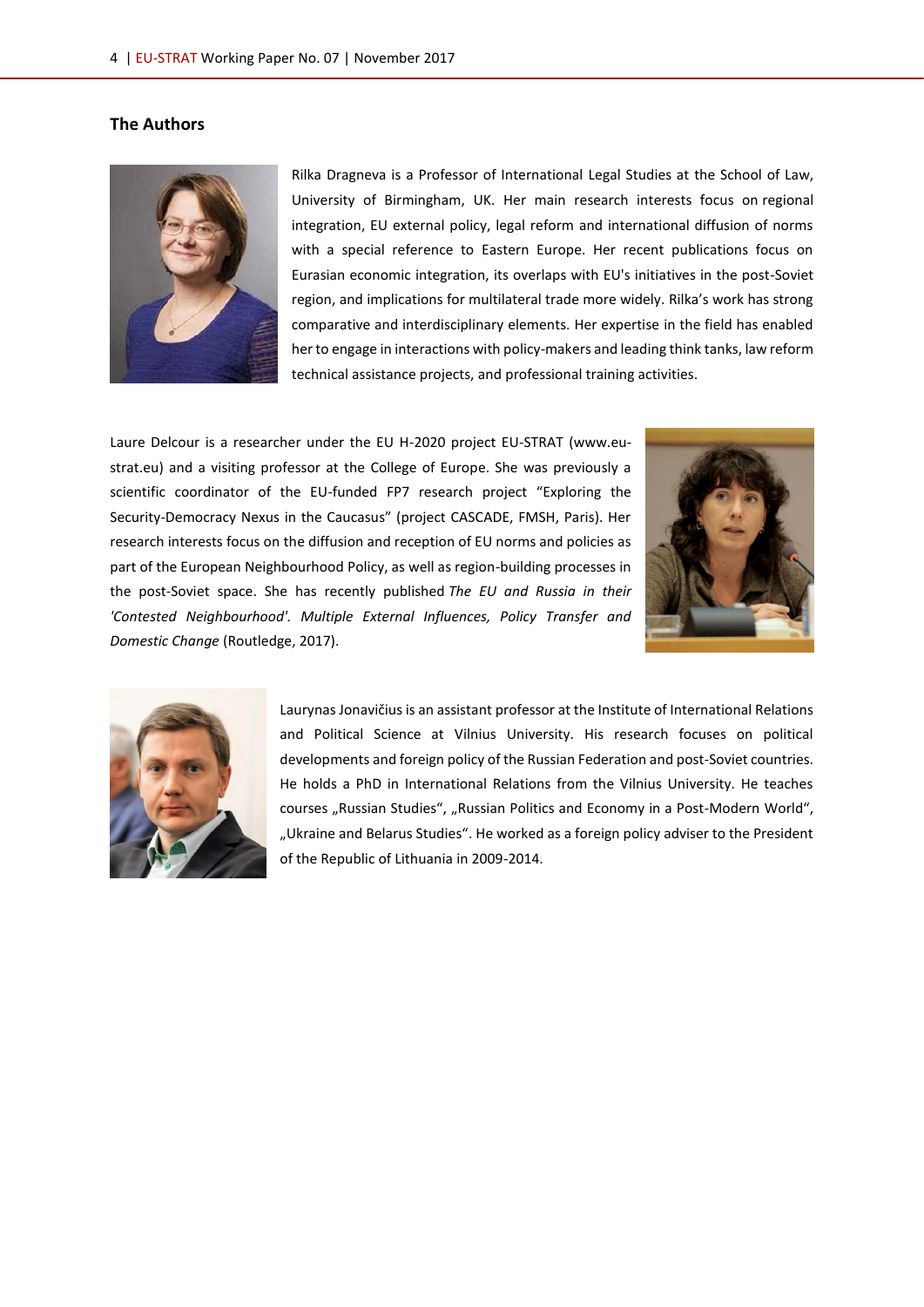# **Contents**

| 1. | Introduction                                    | 6  |
|----|-------------------------------------------------|----|
| 2. | <b>Problematizing Compatibility</b>             | 7  |
| 3. | <b>EAEU Membership: Terms and Practices</b>     | 9  |
| 4. | <b>Armenia: Testing Complementarity</b>         | 12 |
| 5. | <b>Belarus: The Logic of Political Survival</b> | 18 |
| 6. | <b>Conclusions</b>                              | 22 |
| 7. | <b>References</b>                               | 24 |
|    |                                                 |    |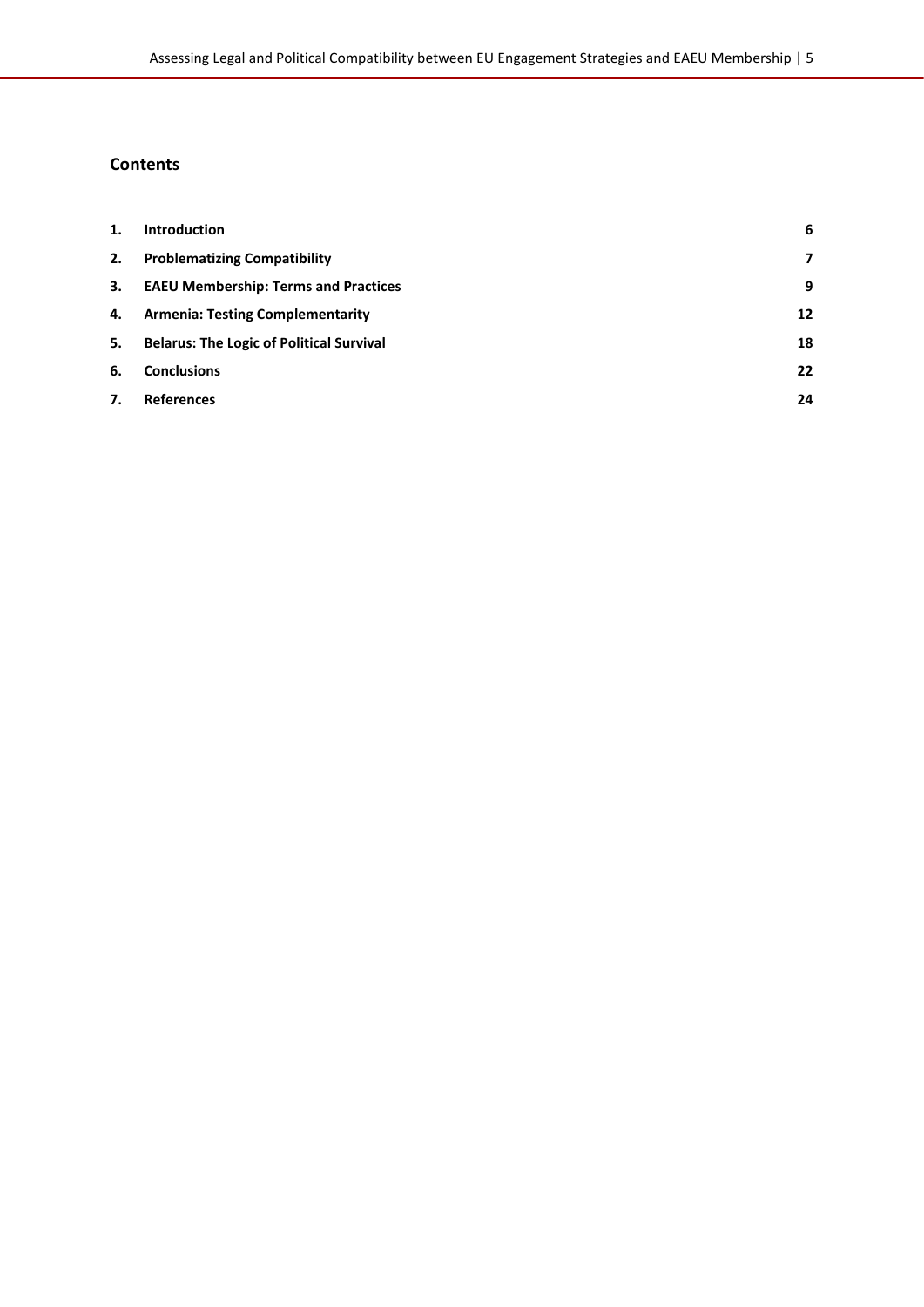#### <span id="page-5-0"></span>**1. Introduction**

l

Until recently, the issue of the relationship between the European Union's (EU) engagement strategies in the Eastern neighbourhood and Russia's regional integration initiatives in the post-Soviet space has attracted little academic attention (Malfliet et al. 2007; Averre 2009). This was not surprising given that for most of the last two and a half decades such initiatives, though grand in symbolism, proved to be still-born and ineffective (Brill Olcott et al. 1999). This began to change with the launch of the Customs Union between Russia, Kazakhstan and Belarus in 2010 (Dragneva and Wolczuk 2012), becoming a pressing issue as the Customs Union sought to expand in the direction of the countries participating in the EU's Eastern Partnership (EaP) initiative.

Ukraine became the first testing ground for establishing the limits of co-existence of the EU's and Russia's integration strategies (Shumylo-Tapiola 2012; Vilpisauskas et al. 2012; Dragneva and Wolczuk 2012; Delcour and Wolczuk 2013b). It rejected the offer to become a member of the Customs Union in favour of concluding an Association Agreement (AA) with the EU. In the face of Russia's pressure to dissuade it from this course, Ukraine's President Viktor Yanukovych sought to steer a middle way, yet ultimately succumbed to Russian demands, committing a U-turn in November 2013. This step proved to be short-lived, with Ukraine successfully signing the AA in 2014, but also unlocking a cluster of domestic political changes and a range of coercive measures applied by Russia in response to them, broadly described as 'the Ukraine crisis'. Russia was more successful in Armenia, which despite its progress towards concluding an AA with the EU, abandoned it in September 2013 and started preparing for membership in the Eurasian Economic Union (EAEU),<sup>2</sup> the successor of the Customs Union (Delcour and Wolczuk 2015a).

At the same time, Russia's punitive actions in the context of the Ukraine crisis awoke sovereignty sensitivities in the region with a profound effect on the EAEU and its members (Vieira 2016; Dragneva and Wolczuk 2017). Both Armenia and Belarus – along with Kazakhstan – sought to increase their room for manoeuvre in relation to Russia and the EAEU, including by advancing relations with the EU. These complex and shifting conditions in the neighbourhood brought forth the realization of the differing integration demands and positions of the EaP countries, including the preference of Armenia and Belarus for engagement with the EU while being members of the EAEU.

The changed realities were recognized by the EU in the 2015 review of the European Neighbourhood Policy (ENP) (European Commission 2015). The revised ENP emphasized the use of pragmatic approaches and differentiated tools of engagement with the neighbours. The EU recognized the importance of addressing the varying cooperation needs and interests of the partners rather than imposing a 'one-size-fits-all' policy. Its turn to flexibility is notable particularly in comparison with the 'take-it-or-leave-it' approach adopted towards the Eastern partners in negotiating the AAs during 2010-2013 (Delcour 2013; Delcour and Wolczuk 2013a).

Delivering on this flexibility entails establishing the constraints and limits on EU engagement imposed by membership in the EAEU. Yet, it can be argued that despite the pressing policy context, this has been a dimension that has remained highly underdeveloped. Following the Ukraine crisis, there was strong interest in the implications of the launch of the EAEU for the EU's EaP and the possibilities for their coexistence (De Micco 2015; Delcour et al. 2015; Togt et al. 2015; De Jong 2016). Yet, the EU's focus has tended to centre on the EaP countries

 $<sup>2</sup>$  The EAEU was formally launched at the start of 2015. It currently consists of Russia, Belarus, Kazakhstan,</sup> Armenia and Kyrgyzstan.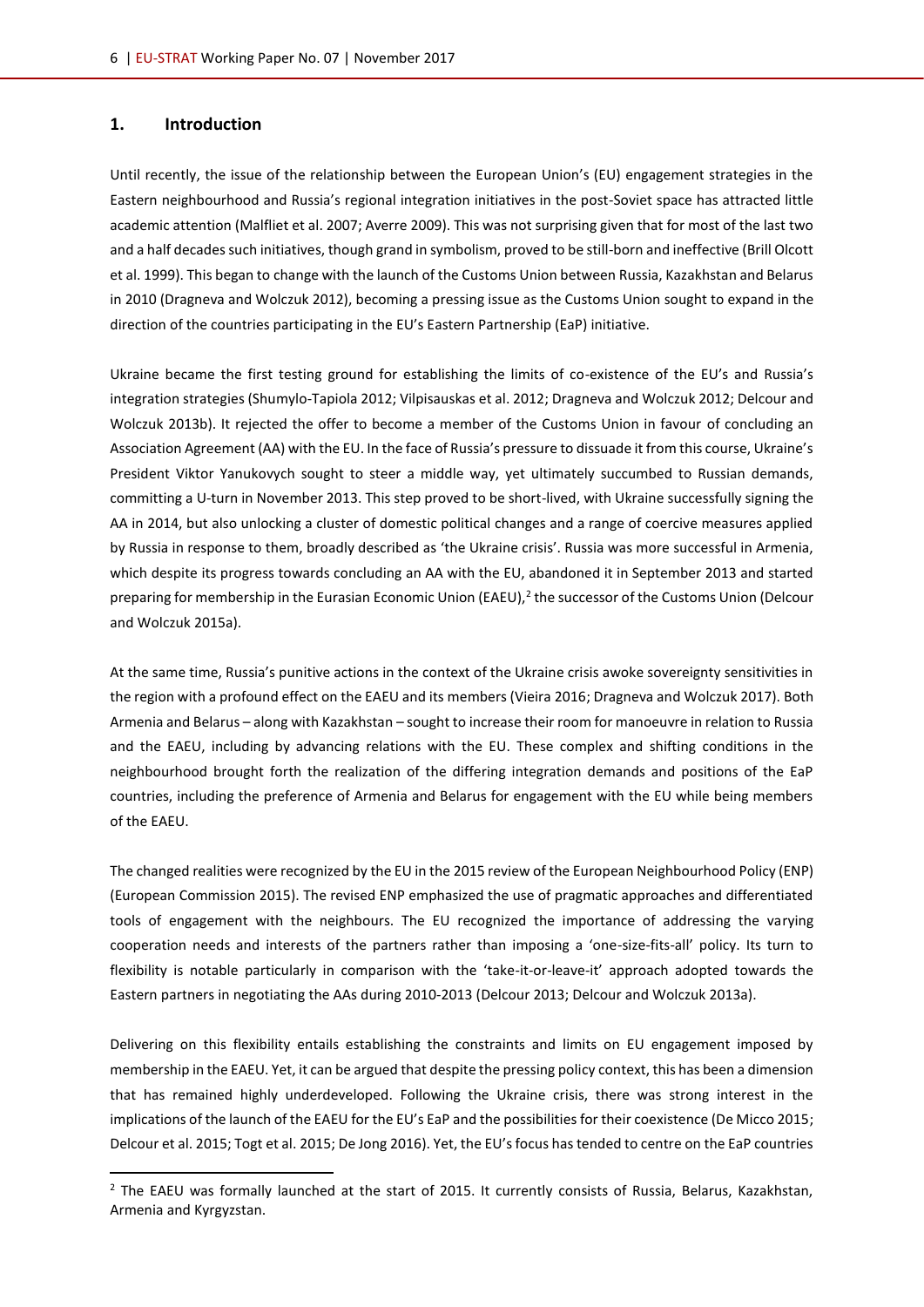that concluded AAs with the EU (Ukraine, Moldova and Georgia) but suffered penalties imposed by Russia, including loss of some preferences typically reserved for its integration allies.<sup>3</sup> Arguably, this was also in response to the critique that the EU was the culprit in the crisis: by offering a far-reaching integration agreement and ignoring Russia-led integration projects, the EU was seen as forcing a choice upon the neighbours (Bordachev 2015; Sakwa 2015). In this context, much attention was given to the advantages and disadvantages of meta solutions, such as the direct engagement between the EU and the EAEU as a way to order the region, relieve the predicament of the countries 'in between', and offer a constructive way out of the Ukraine crisis (Krastev and Leonard 2014; Delcour et al. 2015; Togt et al. 2015; Dragneva and Wolczuk 2015a; Bertelsmann Stiftung 2016; Liik 2017). The drive towards engagement as a way of overcoming the downturn in relations with Russia has been particularly pronounced in some EU member states, such as Germany. Yet, given the focus on finding a 'win-win' formula, the debate has often proceeded by either ignoring the issue of compatibility or deciding it on the basis of formal criteria, assuming the functional equivalence of the EU and EAEU as integration groupings. This has also echoed Russia's effort to present Eurasian integration as a multilateral, rule-based project for economic integration 'like the EU' (Dragneva and Wolczuk 2017). As a consequence, the *sui generis* nature of the EAEU, especially the primacy of Russia-dominated power relation, is easily obscured.

Thus, there tends to be is a missing link in debating the EU's engagement, that is, unpacking compatibility and understanding the complex factors that determine the constraints imposed by membership in the Eurasian project. This is essential because of the nature of the EAEU, particularly the complex interplay between formal and informal power dimensions of Eurasian integration. This paper argues that these constraints cannot be defined by analysing the EAEU treaties but need to be understood with reference to the range of legal and nonlegal levers at play on a country-by-country basis. What matters is how Russia as well as its Eurasian partners play the 'integration game', and the degree to which political elites in Belarus and Armenia can manoeuvre a space for independent engagement with the EU. To this end, we draw some key lessons from the Ukraine crisis where the limits of EU engagement were critically tested. Despite Ukraine's unique importance to Russia's integration plans, these issues point to some underlying differences in how the EU and Russia view compatibility. Given the characteristics of the EAEU, these differences are maximized in the context of membership in the EAEU, reinforcing the policy challenges. The paper starts by outlining the legal as well as extra-legal, power-based dimensions of membership in the EAEU in general, before analysing the country-specific situations of Armenia and Belarus. It concludes by discussing the imperatives that the EU needs to account for in structuring its engagement with the EaP countries, which are also members of the EAEU.

#### <span id="page-6-0"></span>**2. Problematizing Compatibility**

l

Overlapping economic cooperation or trade agreements are increasingly the norm in a world of growing regionalization. In most cases, establishing the compatibility or conflict between regimes is a matter of interpretation of rules, rarely making the headlines. Yet, it can be argued that the EU faces particular difficulties in establishing the margin of compatibility between its engagement in the region and membership in the Russialed Eurasian Economic Union. These difficulties were exemplified but also exacerbated by the Ukraine crisis and its aftermath. The crisis revealed the deeply diverging views of the EU and Russia on their respective roles in the neighbourhood and globally (OSCE 2015), but also some key differences in the understanding and practice of

 $3$  We recognize the importance of the question as to when the EU became aware of the problem, but do not engage with it in this paper.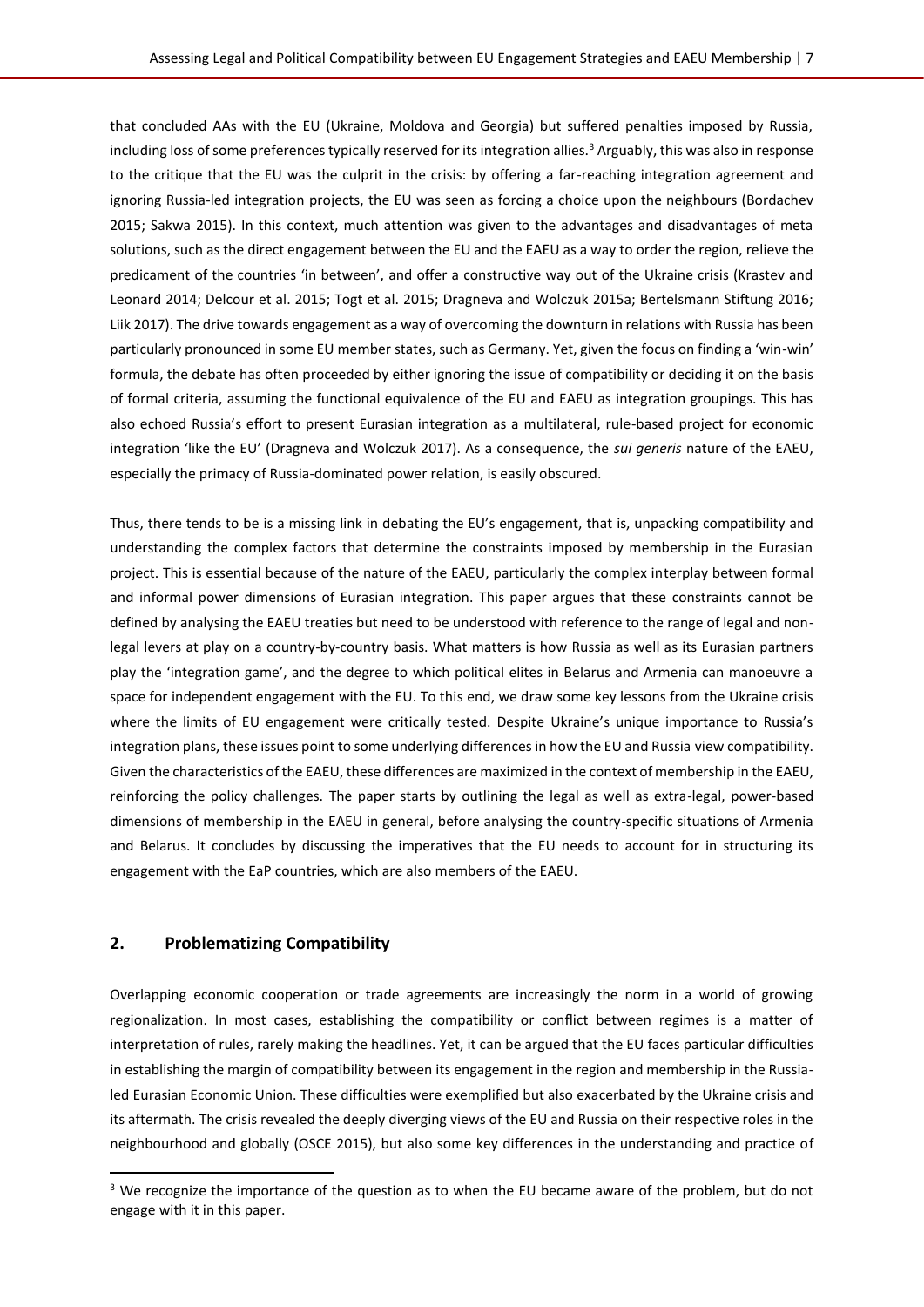regional integration. These issues crystallized particularly in the trilateral talks between the EU, Russia and Ukraine over the AA, launched in 2014 and lasting into late 2015 (Van der Loo 2015). While a comprehensive analysis of the lessons is beyond the task of this paper, there are several aspects that can be instructive for the cases of Armenia and Belarus.

First, the EU's engagement policies were premised on the sovereign right of the countries in the common neighbourhood to freely determine their integration path. The EU viewed itself as responding to demand for integration, whereas Russia was seen as obstructing this choice.<sup>4</sup> In this sense, the EU accepted Armenia's U-turn and was unwilling to compete with Russia in coaxing President Yanukovych back to the negotiating table (Dragneva and Wolczuk 2015b). Similarly, the EU saw the future of its agreement with Ukraine as the province of bilateral relations based on the sovereign decision-making of each negotiating party. While the EU agreed to trilateral talks including Russia, it ultimately ruled out changes outside the bilateral context (Van der Loo 2015). On the contrary, Russia's regional strategy has been premised on a conception of the limited sovereignty of the countries in its immediate neighbourhood (Deyermond 2016). Moscow saw itself as a 'gatekeeper' of Ukraine's external relations, with a legitimate right to a veto over its engagement with third parties. 'To Europe with Russia' was a long-standing formula promoted in Ukraine by the Kremlin (Kuzio 2002), which resurfaced in the context of Russia's objections to the AA. Indeed, Moscow favoured the conclusion of a mega trade deal between the EAEU and the EU over the EU's bilateral engagement with its neighbours, deeming them to be inherently divisive.<sup>5</sup>

Second, the EU was guided by Ukraine's current formal commitments, which did not include membership in the then Customs Union, but only in the Commonwealth of Independent States (CIS) Free Trade Agreement of 2011. Russia, however, was concerned not just about Ukraine's existing obligations. As strongly expressed in its objections to the AA, what mattered was Ukraine's ability to join future integration groupings (Dragneva and Wolczuk 2014). For Russia, Ukraine's integration trajectory was sealed by virtue of its pre-existing participation in post-Soviet integration, regardless of how limited, vague or flexible it was in formal legal terms.

Tellingly, what mattered most was Russia's interpretation of commitment; in this sense, its Customs Union partners were not a constraining influence. While Russia invoked the violation of multilateral agreements, such as the 2011 CIS FTA and sought to trigger penalties envisaged by it in favour of the Customs Union as a whole, it acted unilaterally. It was clear that it did not require more than the nominal acquiescence of its Customs Union partners, who did not share its perception of harm or willingness to impose sanctions, and have suffered from those developments (Dragneva and Wolczuk 2017).

Third, the conflict demonstrated the clear differences in Russia's and the EU's perceptions of the costs and benefits of economic integration. The EU focused on the benefits of trade liberalization, seeing them as outweighing its costs in terms of trade reorientation and delivering overall benefits for the region.<sup>6</sup> For Russia, its perception of harm was linked to the disturbance of existing business connections, including the system of political economy and patronage related to them. Even more importantly, harm was associated with the

<sup>5</sup> Proposals for a free trade agreement between the EU and the EAEU were made early on by Russian President Vladimir Putin at the Russia-EU summit on 28 January 2014[, http://en.kremlin.ru/events/president/news/20113.](http://en.kremlin.ru/events/president/news/20113)

<sup>4</sup> E.g. see European Parliament, Resolution of 12 September 2013 on the pressure exerted by Russia on Eastern Partnership countries, 2013/2826(RSP), available at [http://www.europarl.europa.eu/sides/getDoc.do?pubRef=-](http://www.europarl.europa.eu/sides/getDoc.do?pubRef=-//EP//TEXT+TA+P7-TA-2013-0383+0+DOC+XML+V0//EN) [//EP//TEXT+TA+P7-TA-2013-0383+0+DOC+XML+V0//EN.](http://www.europarl.europa.eu/sides/getDoc.do?pubRef=-//EP//TEXT+TA+P7-TA-2013-0383+0+DOC+XML+V0//EN)

<sup>6</sup> Interviews with policy officials, DG Trade and EEAS, June 2014.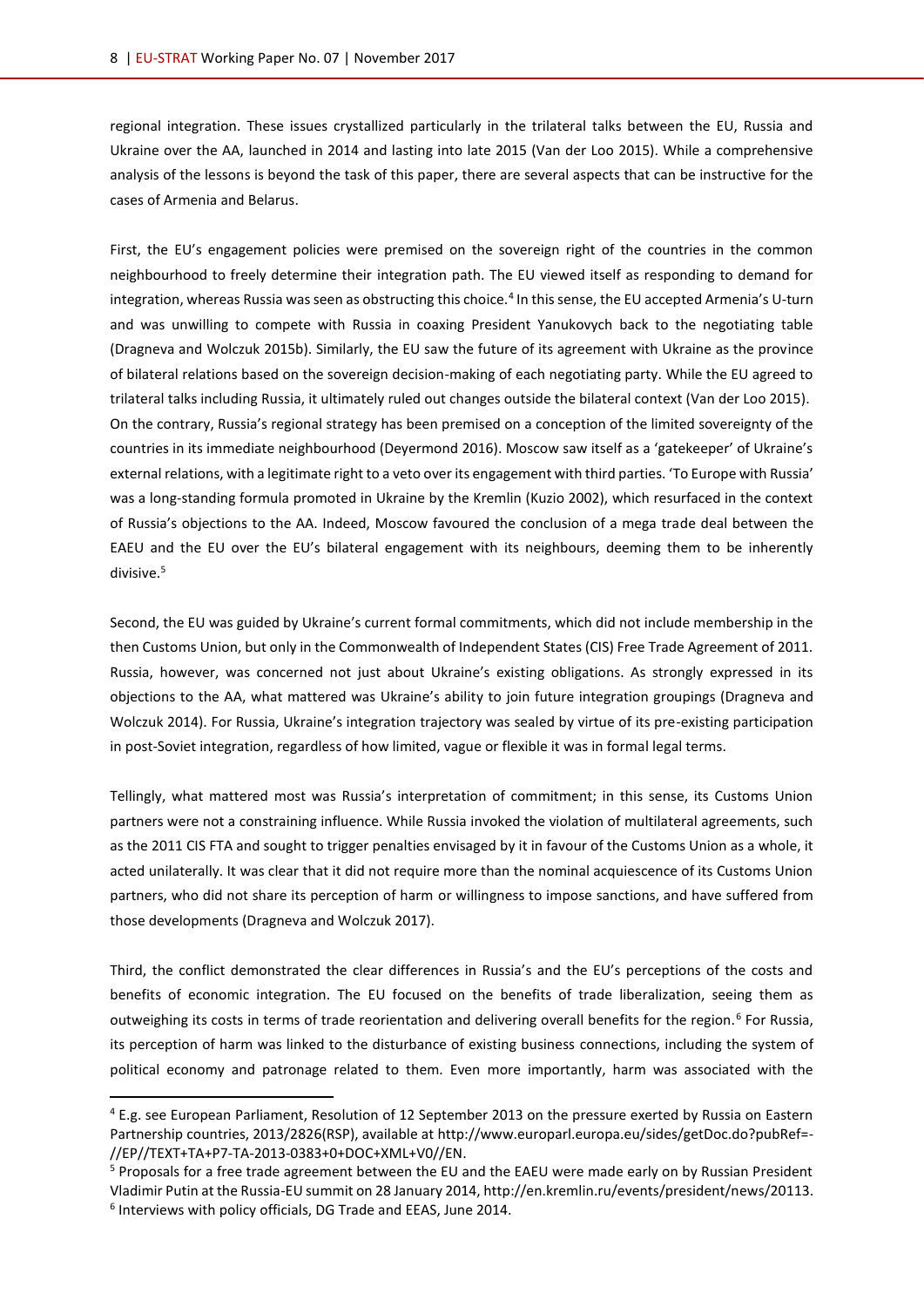perceived loss of Ukraine as a member considered vital for the success of the Eurasian project, which was key for Russia's global ambitions (Lo 2015). It was also linked to perceptions of security, amplified by Russia's growing view of the EU not as an economic but rather a geopolitical actor, akin to the North Atlantic Treaty Organization (NATO) (Gretskyi et al. 2014). Indeed, Russia perceived the EU's EaP as an encroachment to its sphere of influence (Zagorsky 2011; Gretskyi et al. 2014), entitling it to defensive measures.

In this context, the EU's focus on technocratic solutions during the negotiation process was doomed to fail.<sup>7</sup> While Russia seemed to engage with such proposals for a while, it became clear that they do not address its core agenda. As the trilateral talks collapsed in late 2015, the EU's approach of relying on legal interpretation, trade liberalization arguments and functional solutions reached its limits. In line with these findings, it can be argued that the consideration of the EU's engagement strategies needs to go beyond the formal analysis of legal obligations. Instead, what is required is understanding of how Eurasian integration reflects the compatibility tensions observed already, and accounting for the constraints imposed by a range of extra-legal factors and relationships.

To that purpose we follow Dragneva and Dimitrova (2007) in conceptualizing compatibility as a complex category with three interlinked dimensions. First, it is delineated by legal commitments typically embodied in international agreements. Second, it is important to consider less institutionalized forms of cooperation and policy constraint. Some of the resulting constraints may attract legal sanctions, hence identifying clear areas of conflict of obligations. Others may lack enforceable penalties attached to them, yet be equally problematic in attracting reciprocal action, including the use of economic conditionality. Given the dense interactions between Armenia and Belarus, on the one hand, and Russia on the other, such 'softer' constraints are of high significance. Third, it is essential to recognize the actors' understanding of the 'rules of the game' as well as their core preferences for specific integration offers. This understanding – that of the EaP countries but critically also Russia – can amount to a conscious framing of policies or to less tangible but no less potent elite perceptions and narratives. In both cases, there are consequences for the policy options policy-makers think they have at their disposal in engaging with the EU, but also for Russia's propensity to apply penalizing actions. Ultimately, we shift the focus of analysis to the ability and interest of domestic policy-makers in the respective EAEU member states to exercise autonomous foreign policy and engage in economic cooperation with the EU.

In the next section, we apply this lens to examine the nature of the EAEU and the membership in it, before zooming in on the specific country cases of Armenia and Belarus.

#### <span id="page-8-0"></span>**3. EAEU Membership: Terms and Practices**

 $\overline{\phantom{a}}$ 

The formal terms of membership in the EAEU are embodied in the founding treaty of the organization, signed by Russia, Belarus and Kazakhstan in Astana on 29 May 2014 (hereafter 'the Astana Treaty').<sup>8</sup> Talks with Armenia went in parallel with the final stages of the drafting of the Treaty. Armenia's membership, however, was framed

 $7$  The trilateral meetings identified a number of practical areas, such as customs cooperation, technical standards and SPS, where developments could be made in order to address Russia's concerns, see European Commission, Statement on the Outcome of the Trilateral Talks on the Implementation of the EU-Ukraine AA/DCFTA, Brussels, 18 May 2015[, http://europa.eu/rapid/press-release\\_STATEMENT-15-4992\\_en.htm.](http://europa.eu/rapid/press-release_STATEMENT-15-4992_en.htm)

<sup>&</sup>lt;sup>8</sup> The Treaty on the Eurasian Economic Union was signed by Russia, Belarus, and Kazakhstan and entered into force on 1 January 2015.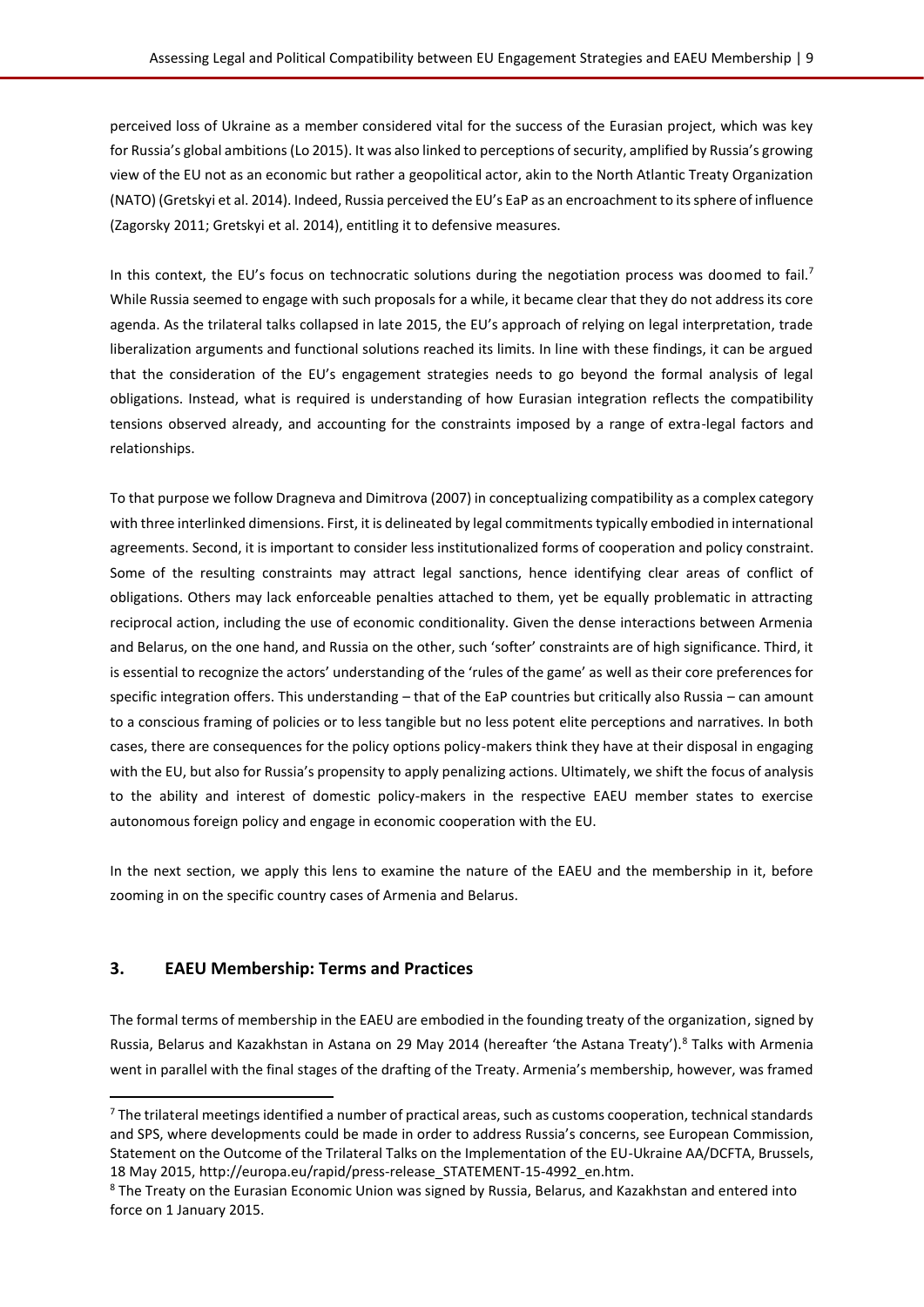as accession to the organization, with the key institutional terms negotiated by the founding members.<sup>9</sup> Drafting a comprehensive Treaty on the EAEU was an improvement relative to the disparate legal frameworks characterizing previous post-Soviet integration regimes (Dragneva 2013). Nonetheless, establishing the scope and nature of membership undertakings is not necessarily easy. This is not just due to the vagaries of legal drafting characterizing complex international agreements. The Treaty was completed in the shadow of the Ukraine crisis, which unnerved Russia's partners who sought to limit the draft's integrationist reach, guard their sovereignty, and enhance the scope for institutional flexibility (Dragneva 2016). The resulting compromise leaves much room for inter-state bargaining rendering the formal terms of integration of limited use in defining the scope of integration commitments.

First, the EAEU was established with the purpose of achieving far-reaching objectives in the realm of 'deep' economic integration. The achievement of these objectives, however, is not underpinned by a clear division of competences. Notably, during the drafting process, the rejection of providing a list of distinct 'Union' competences was one of the clear signs of sovereignty sensitivity (Dragneva 2016). Instead, the scope of competences attributed to the Union is to be identified by analysing the provisions of the Treaty, its voluminous appendices and any subsequent agreements that may be added (Article 5(1), Astana Treaty). Some areas of Union powers can be defined relatively easily by reference to the powers delegated to its common institutions. For example, the Eurasian Economic Commission (EEC) as the permanent regulator of the EAEU is charged with exercising the external customs policy of the Union. Thus, in this area, the member states have transferred the power to determine their external tariffs or impose trade protection measures to the EAEU. The situation is less clear in other policy areas, defined as 'coordinated' and 'harmonized' policies (Article 5(2), Astana Treaty), where the nature of the resulting obligation and level of commonality remains insufficiently defined. In fact, some policies, such as transport, are confusingly defined as 'coordinated (harmonized)' (Article 86, Astana Treaty).

Second, even in areas of explicit attribution of powers, the institutional boundaries between the Union and the member states are porous and flexible. The EEC functions as a locus of inter-state coordination, with little ability to exercise initiative of its own. Despite the fact that it is legally endowed with certain powers, this delegation is in effect reversible: member states can object to any Commission decision they disagree with by elevating it to the highest body of the Union, the Supreme Council of the EAEU, which consists of heads of the member states (Section 30, Annex 2, Astana Treaty). Thus, the technocratic decision-making process can easily be marginalized and subjected to the dynamics of highest-level interstate bargaining.

In legal terms, the Commission's ability to foster integration and carry out the Union's common powers rests on its right to issue binding, directly applicable decisions (Section 13, Annex 2, Astana Treaty). Yet, this 'bindingness' is more symbolic than real, given the restrictive or vague constitutional provisions of most EAEU member states (Karliuk 2017). It is notable that none other than the Russian Constitutional Court challenged the notions of 'direct applicability' and 'supremacy' of the Commission's decisions (Petrov and Kalinichenko 2016). Thus, member states remain key to the application of the common regime. Similarly, the Commission has little power to compel domestic compliance. In fact, the Astana Treaty restricted the enforcement power of the Commission by removing its previous right to refer a country to the Court of the Union for non-compliance (Dragneva 2016). This leaves much to the members' commitment and capacity as well as 'softer' constraints, such as peer pressure.

l

<sup>&</sup>lt;sup>9</sup> Armenia signed a treaty acceding to the EAEU on 10 October 2014, which entered into force on 2 January 2015. The Kyrgyz Republic signed an accession treaty on 23 December 2014, coming into force on 12 August 2015**.**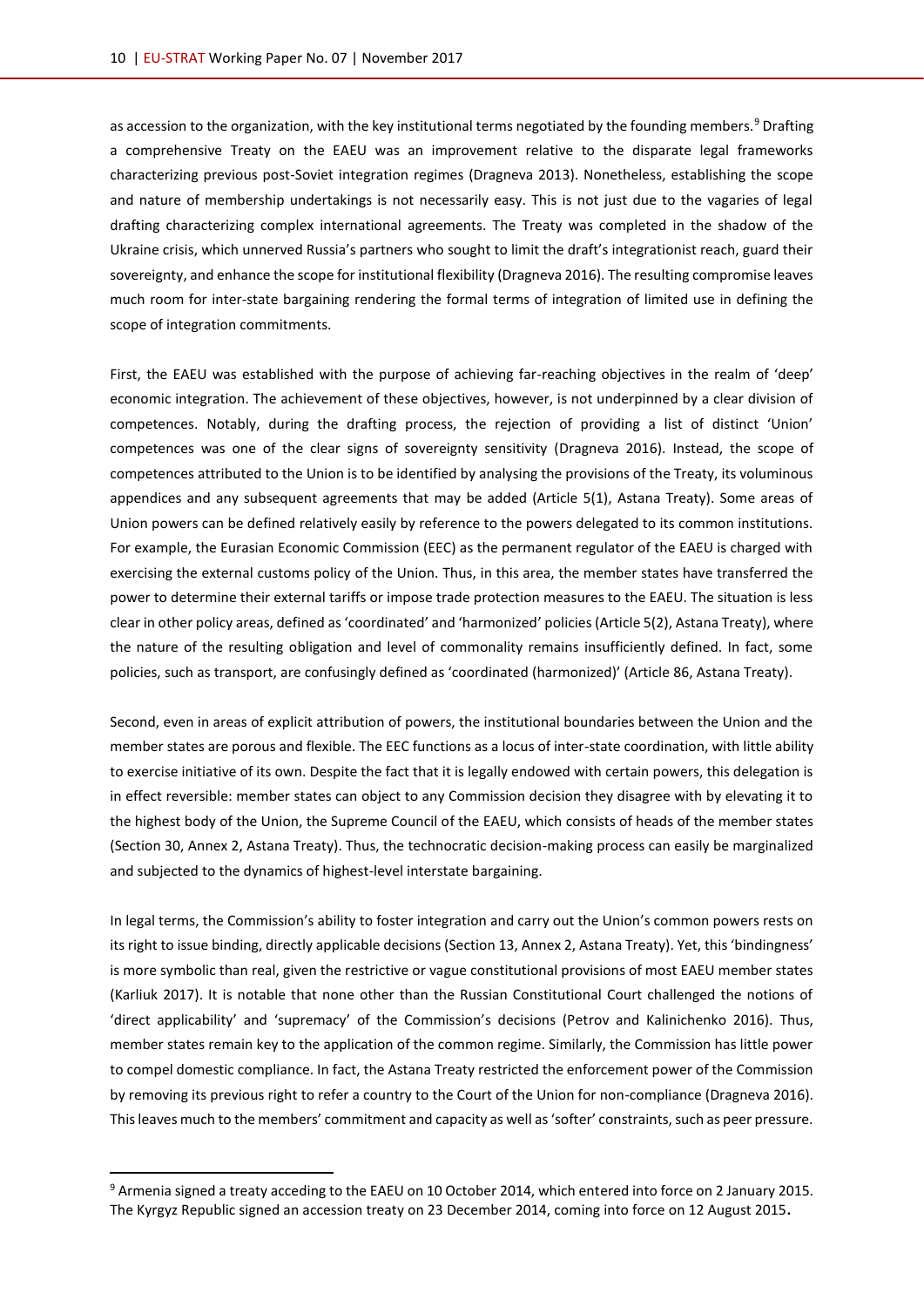Critically, despite the formal equality of members within the organization, Russia has been particularly well placed to influence the common institutions. For example, the Kazakh President Nursultan Nazarbayev spoke openly of Russia's practices violating the presumed independence of ministers and civil servants within the EEC as well as the use of bureaucratic process to dominate the Commission's work (Kazinform 2013).<sup>10</sup>

Third, the substantive analysis of the Astana Treaty shows the EAEU at its present phase to be a very incomplete project. Currently, the EAEU is a free trade area and a customs union. The customs union, however, is a partial one: it covers only import duties, but also includes a large number of exemptions related to the WTOmembership of Kazakhstan, Armenia and Kyrgyzstan (Dragneva and Wolczuk 2017). Furthermore, other areas of integration do not entail current obligations, but rather an undertaking to achieve certain objectives. In this sense, the Astana Treaty is more akin to a blueprint for integration rather than a framework for specific and immediate commitments. Notable examples are: the creation of a common market for goods, services, capital and labour, the removal of non-tariff barriers, or the harmonization of policies, such as transport or investment. While member states retain competences in such areas, they have committed to future action. Some of the objectives, such as the market for energy, are subject to agreed timetables and a broad sequence of measures. Others remain undefined. The ultimate fulfilment of these goals is not certain, especially in light of the waning commitment to integration. What is clear is that progression will be as much subject to complex interstate bargaining as the formation of the EAEU and its predecessors was. Thus, there will be numerous opportunities for renegotiation, but also possible divergence in the interpretation of the nature of the commitments made.

Fourth, in areas where powers have been transferred to the EAEU, it is the EEC that has the power to deal with any third parties, subject to a mandate by the Supreme Council of Heads of State (Article 7, Astana Treaty). In other areas, member states retain the formal right to negotiate individually. Yet, Russia has clearly exercised a strong leadership in relation to the external relations of the EAEU: initiatives are announced by the Kremlin and subsequently supported, more or less enthusiastically, by the other members. As noted, for example, Russia's partners did not share its view on the EU-Ukraine AA. Importantly, Russia has sought to ensure that it has a continuous say over the members' external dealings with key partners. This pattern is evident not only vis-à-vis the EU but also with regard to China's Belt and Road Initiative, where an agreement to coordinate the members' positions was sought at the EAEU summit in October 2015. A similar 'gatekeeper' approach is at play in the planned negotiation of free trade agreements with partners, such as India, Israel, Singapore and Iran: in matters of current member state competence, such as services and investment, negotiations will be held under Russia's general leadership (EADB 2017).

Notwithstanding the formal design of the EAEU, which suggests a multilateral format of interactions, the interstate bargaining between states is characterized by a hub-and-spoke pattern of bilateral dealings with Russia as the hub. The importance of this dynamic was particularly evident in the formation of the EAEU, where membership in the organization was procured via high-level, non-transparent bargains centred on member states' existing dependencies on Russia for energy, labour migration, finance and security (Dragneva and Wolczuk 2017). Tellingly, these bargains often fall outside the scope of the current undertakings envisaged in the Astana Treaty. In this sense, such bilateral arrangements critically supplement, but also often supersede, the multilateral framework of the EAEU. Indeed, to some countries, the multilateral framework may offer few benefits in addition

<sup>&</sup>lt;sup>10</sup> President Nazarbayev referred to the participation of the EEC Ministers appointed by Russia in meetings of the Russian government, thereby enabling them to receive instruction on specific issues. He also protested against the minimal time given to evaluate the lengthy drafts prior to their tabling for approval.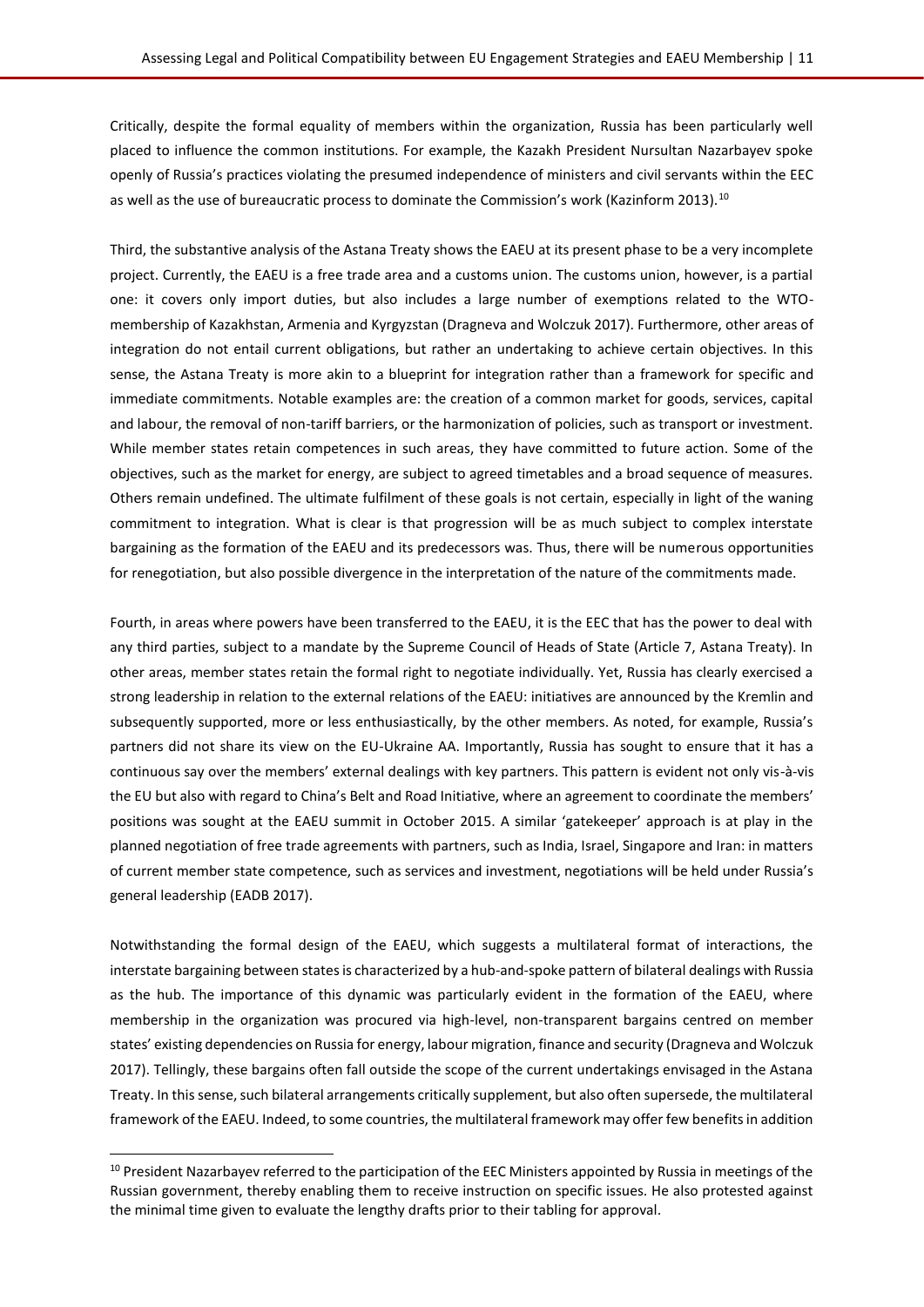to the bilateral format. The subscription and loyalty to the Eurasian project, however, is clearly prized by Russia in line with its regional and global ambitions. Importantly, Russia has had a final say on the bilateral deals, showing a degree of generosity concomitant with the importance of the partner to its interests.

This dynamic has also defined the functioning of the EAEU since its launch, facilitated by the flexibility of the institutional design and the large scope for institutional bargaining. Russia's primacy within the organization has been notable and it has not hesitated to put its strategic geopolitical interests over the integration achievements within the EAEU. This was revealed in the context of Russia's departure from the common external policy through the unilateral use of external trade protection measures vis-à-vis the EU and Ukraine (Cenusa et al. 2014). Moscow's actions exposed the hollowness of the common economic project and gave license to its partners to deviate from their commitments by seeking to profit from the sanctions, as will be discussed below in relation to Belarus. Thus, Russia has not shied from imposing penalties or indeed, undertaking measures with a clear added cost for its partners.<sup>11</sup> This dynamic only underscores the limits to the ability or motivation of EAEU members to engage in external relations without Russia's approval.

All this has profound implications for EU's engagement strategies. The Astana Treaty allows its members to conclude international agreements with third parties as long as they "do not contradict that objectives and principles of the Treaty" (Article 114, Astana Treaty). Yet, establishing contradiction or compatibility is complicated by several important characteristics of the EAEU, namely: the mixture between current and future commitments, the problematic institutional boundaries between the members' commitments and delegated powers, and the prevalence of power relations within a highly asymmetric hub-and-spoke context. Ultimately, a paramount importance is placed on Russia's perception of the objectives of integration and the obligations agreed upon, as well as its ability to impose its own interpretations and conditionality to extract compliance. This makes Russia a potential veto player to any significant external engagement that the EaP countries might be willing to pursue. Similarly, given the hub-and-spoke pattern of relations, what matters is understanding the country-specific dynamics rather than remaining focused on the EAEU. Thus, it is critical to examine how Armenia and Belarus play the 'integration game' with Russia and what this means for their interest and ability to deal with the EU.

#### <span id="page-11-0"></span>**4. Armenia: Testing Complementarity**

l

In recent years, Armenia has emerged as the most important test case with respect to the ability of EAEU members to engage in an autonomous foreign policy (Delcour and Wolczuk 2015b). This is due to three intertwined factors.

First, unlike Belarus, Armenia did not engage in the Eurasian integration process from its outset but instead chose in the early 2010s to step up its cooperation with the EU by negotiating an AA together with a Deep and Comprehensive Free-Trade Area (DCFTA). In contrast to the EAEU, the EU was regarded as a legitimate model for Armenia's much needed economic modernization in a sharply deteriorating regional context (Delcour and Wolczuk 2015a). The substantial regulatory and institutional reforms carried out in 2010-2013 to comply with EU demands were also premised on the perceived compatibility with a security alliance with Russia.

 $11$  A notable example relates to the transit restrictions Russia imposed on Ukraine, which has had a strong negative effect on Kazakhstan, given that Ukraine is one of its top five import partners (Putz 2016).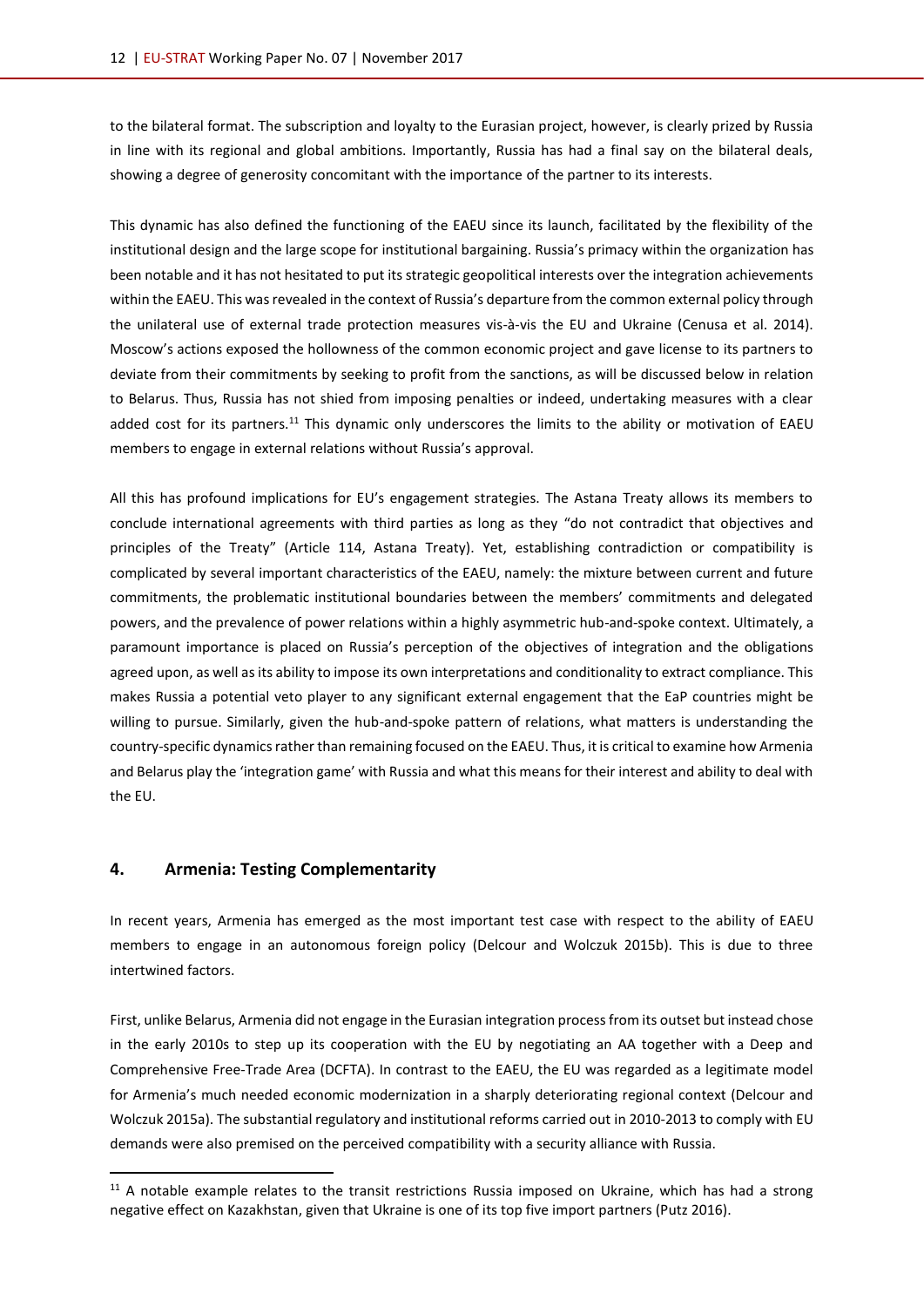Second, Armenia's decision to join the EAEU (a few weeks before initialling the AA/DCFTA at the EaP Summit in Vilnius) was arguably made 'under the gun' (Grigoryan 2014: 98). Until 2013, the country's political elites (not least Tigran Sargsyan, the then Prime Minister, now ironically serving as the Chairman of the Board of the EEC) explicitly ruled out EAEU membership (Arevian 2013; Grigoryan 2014: 98). This was due to the fact that EAEU membership offered limited economic benefits (if any) for Armenia. The country would have to adopt a higher external tariff as a result of EAEU accession, thereby increasing the price of imported goods while Armenia would gain only limited benefits from the redistribution of common customs duties (Ghazaryan and Delcour 2017). The promise of increased exports of Armenian goods to EAEU markets after accession (Devyatkov 2017) was intended to act as a substitute for modernization, given that Armenia exports low-quality goods to Russia; yet by engaging in DCFTA negotiations with the EU, Armenian authorities had made an opposite choice, premised on an enhanced competititiveness of the country's economy in the medium to long term as a result of regulatory convergence with the EU's advanced technical standards. The shift in Armenia's integration choice, announced by Armenian President Serzh Sargsyan in a joint statement with President Putin (President of the Republic of Armenia 2013a) was made in the wake of increasing Russian pressure on the country since early 2013. The Russian Federation then concluded a massive arms sale deal (four billion USD) with Azerbaijan, Armenia's adversary in the Nagorno-Karabakh conflict (Ananicz 2013). This was a clear signal to the Armenian authorities that Russia's South Caucasus policy (premised on a strategic alliance with Armenia) could change, should Armenia's further integration with the EU materialize. In addition, Russia threatened to substantially increase energy prices for Armenia and to expulse Armenian migrants working on its territory. It also allegedly warned of possible political upheavals in the country if Armenia signed the AA with the EU. Therefore, Russia's exploitation of Armenia's dependencies and regional vulnerability crucially explains the country's decision to backtrack from the AA/DCFTA. Even if hardly visible to the public and broadly unnoticed in Brussels, Russia's bargains were made sufficiently clear to Armenian top officials in order to sway their position in favour of EAEU accession.

Third, upon joining the EAEU, Armenia tried to preserve some degree of autonomy by seeking new arrangements with the EU. Since the early 2000s, Armenia had pursued a policy of complementarity which did not come to an end with the decision to join the EAEU. Initiated by the then Minister of Foreign Affairs Vartan Oskanian, this policy was premised upon a strategic alliance with Russia complemented by the search for new partnerships with NATO and the EU. Admittedly, accession to the EAEU put an end to any hope of combining Russia's security umbrella with an adherence to the EU's economic model. However, it only made the search for complementarity more relevant (even if only to hedge Armenia against an overwhelming dependence on Russia). A few weeks after its decision to join the EAEU was made public, the Armenian president announced that his country would be seeking a far-reaching new agreement with the EU and reiterated the pivotal role of the European model for Armenia:

"Building and strengthening Armenian nationhood upon a European model has been a conscious choice of ours, and that process is hence irreversible. Our major objective is to form such mechanisms with the EU that on the one hand would reflect the deep nature of our social, political and economic relationship, and on the other – would be compatible with other formats of co-operation" (President of the Republic of Armenia 2013b).

While both the EU and Armenia agreed on the need to redefine their relationship, a key challenge was to identify the possible scope for a new EU-Armenia agreement, taking into account the country's commitments under the EAEU. In fact, the scoping exercise undertaken in 2014-15 turned out to be more difficult than expected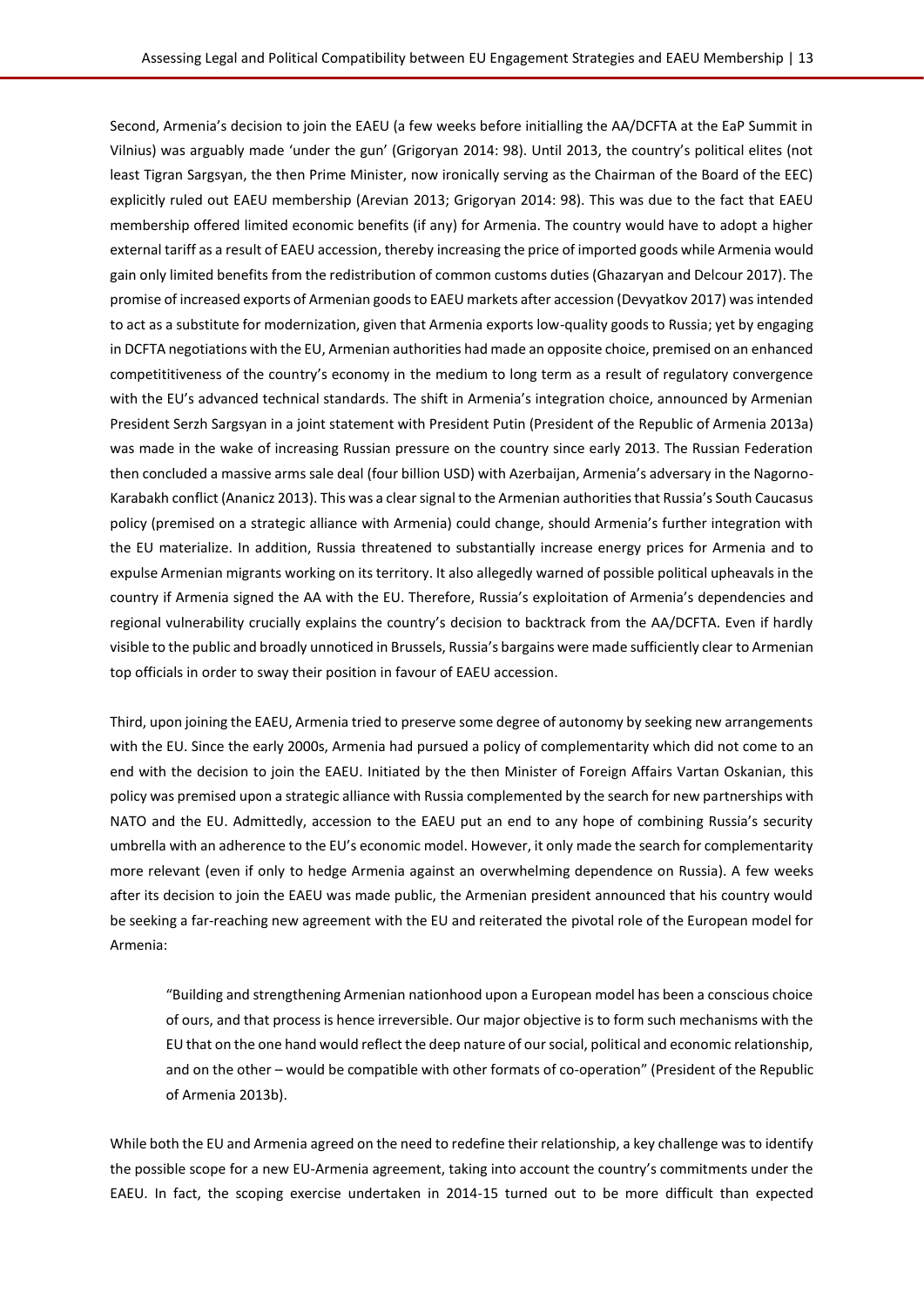(Kostanyan 2015). This is because the scope of Armenia's obligations vis-à-vis the EAEU remains unclear. Upon joining the EAEU, Armenia has signed up to a comprehensive agenda of integration. However, the country also secured some 800 exemptions during accession negotiations, as a result of which it will not have to fully comply with FAFU tariffs before 2022.<sup>12</sup>

In this context, it is perhaps unsurprising that the new agreement with the EU was shaped not only by Armenia's commitments as an EAEU member, but also by the country's quest for complementarity. The Comprehensive and Enhanced Partnership Agreement (CEPA) which was negotiated in 2015-2017, initialled on 27 March 2017 and signed on 24 November 2017 is expected to be "an important step to broaden the scope of bilateral relations" between the EU and Armenia (Delegation of the EU to Armenia 2017). Admittedly, other EAEU members have signed agreements with the EU after the accession to the EAEU, as is the case for Kazakhstan with the Enhanced Partnership and Cooperation Agreement signed in 2015. However, the CEPA is much more wideranging and ambitious (as also reflected in its title).<sup>13</sup> It covers all key chapters of the draft Association Agreement, including almost all chapters which were part of the trade title under the draft EU-Armenia DCFTA. Yet the scope of commitments taken by Armenia as part of the CEPA varies substantially depending upon its obligations as an EAEU member.

The differences with an AA/DCFTA are especially visible in the trade part of CEPA (Title VI), where Armenia's commitments as an EAEU member are the strongest. Notably, given that EAEU membership entails delegating sovereignty to the Union in customs and tariffs matters, CEPA does not set up a free trade area, Moreover, in core trade policy areas, CEPA commitments are drastically reduced as compared to those included in the draft EU-Armenia DCFTA. For instance, sanitary and phyto-sanitary (SPS) measures envisaged as part of CEPA aim primarily at exchanging information and avoiding disguised restrictions to trade, based upon basic international standards such as those developed by the Codex Alimentarius Commission and the World Organisation of Animal Health (Article 135, European Commission/High Representative 2017). Unlike DCFTAs, CEPA does not envisage any legal approximation with EU SPS *acquis*. This is due to the fact that the EAEU provides for the joint development, adoption and implementation of sanitary, veterinary-sanitary and phytosanitary quarantine measures, on the basis of international and regional standards and acts of the Eurasian Economic Commission (Article 56, Astana Treaty 2014). Likewise, CEPA does not go beyond WTO arrangements on technical barriers to trade (TBT). In this field, Armenia does not undertake the extensive obligations for legislative approximation and unification of standards of the DCFTA, which proved highly problematic for Russia in the Ukraine context (Dragneva and Wolczuk 2014). Instead, CEPA only requires that 'the Parties shall endeavour to establish and maintain a process through which gradual approximation of the technical regulations, standards and conformity assessment procedures of the Republic of Armenia to those of the European Union can be achieved' (Article 30 (3) of the draft CEPA, European Commission/High Representative 2017). This provision avoids any immediate problems and opens the possibility to look for functional solutions in the future.

 $12$  Interestingly, some of these exemptions are meant to secure the economic interests of powerful oligarchs linked to the political elite, as is the case for raw sugar – a product that is at the core of Samvel Aleksanyan's business (one of Armenia's major oligarchs and a member of the Parliament) (Delcour 2017). The exemption was granted until 2025, i.e. three years longer than most other exemptions negotiated in the Accession Treaty. During this period, raw sugar processed in Armenia will not be re-exported to other EAEU countries (Paragraph 42, Annex 3, Treaty on the Accession of the Republic of Armenia to the Agreement on the Eurasian Economic Union 2014).

 $13$  The text of the CEPA was not publicly available at the time of writing. Therefore, all comments on the substance of the agreement are based upon interviews conducted with EU and Armenian officials in Yerevan between 2015 and 2017.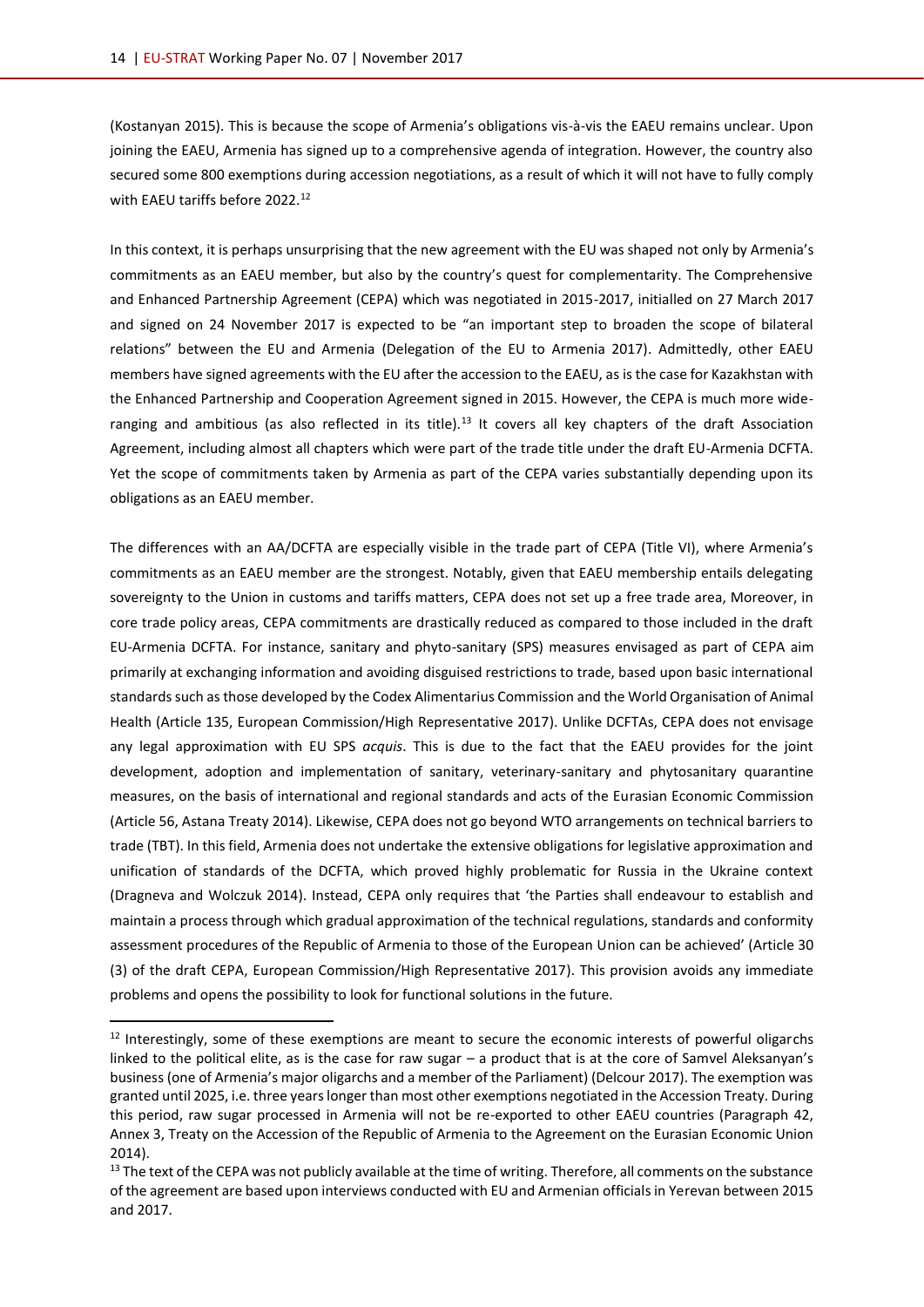Importantly, limitations to the commitments taken by Armenia as part of CEPA are not circumscribed to the trade area. Cooperation in foreign and security policy, an area of particular sensitivity for Russia, is subject to only a commitment to 'intensify dialogue and cooperation', 'recognizing the importance that the Republic of Armenia attaches to its participation in international organizations and cooperation formats and its existing obligations arising therefrom' (Article 5 of the draft CEPA, European Commission/High Representative 2017). This is in contrast to 'gradual convergence in the area of foreign and security policy, including the common security and defence policy', envisaged as part of the AAs (Article 5 of the EU-Georgia AA, article 7 of the EU-Ukraine AA).

Nonetheless, the scope of cooperation in other trade-related matters is extensive. This is the case in areas such as public procurement (with CEPA providing for further mutual access to both sides, Chapter 8 of the draft CEPA, European Commission/High Representative 2017), and to some extent services (with CEPA providing for mutual access, with some exceptions though; Chapter 5 of the draft CEPA, European Commission/High Representative 2017). This is despite the fact that these policy areas are part of the EAEU's agenda. CEPA also provides for important commitments on sectoral cooperation (Title V), for example, in relation to energy, including nuclear safety, the environment, consumer protection, employment and social policy, where Armenia commits to approximating its legislation to that of the EU, pursuant to lists agreed in Annexes to CEPA, as in the case of the AA.<sup>14</sup> At the same time, demonstrating complex balancing, the obligation to approximate legislation in these fields is general and future-oriented. E.g. in relation to transport service, the parties only 'recognize the importance of gradual approximation of the legislation of the Republic of Armenia on transport services to that of the European Union (Article 192 of the draft CEPA, European Commission/High Representative 2017).

Importantly, the legislative approximation undertakings in the various Annexes, as in the AA before it, have an open-ended aspect in that the Partnership Council, the main body of integration under CEPA, can amend them by adopting a binding decision (Article 362(8) of the draft CEPA, European Commission/High Representative 2017). Certainly, the power of the Association bodies of integration to adopt binding decisions in shaping the future directions of integration was something that Russia deemed deeply problematic in the Ukraine context (Dragneva and Wolczuk 2014). The open-ended nature of a number of CEPA provisions suggests that, despite the effort to ensure compatibility, Armenia has interpreted its EAEU commitments in a way that would enable the country to increase its autonomy and expand ties with the EU to the greatest possible extent.

The strengthening of EU-Armenia cooperation seems to be endorsed officially by Russia. Upon the launch of EU-Armenia negotiations in 2015, the Russian Ministry of Foreign Affairs stated that a new agreement between the EU and Armenia would not contradict cooperation with the EAEU and Russia, provided that it is compatible with the commitments taken by Armenia as part of the EAEU (RIA Novosti 2015). While the legal importance of this caveat is problematic, as discussed earlier, it seems to indicate Russia's readiness to accept some degree of autonomy for post-Soviet countries' foreign policy once they have engaged in the Eurasian integration process, thereby contributing to the achievement of Russia's overarching foreign policy priority. The EAEU Commission also stressed that there was no contradiction between CEPA and Armenia's membership in the EAEU, and therefore no reason for CEPA to oppose the new agreement (Eurasia Daily 2017a).

 $14$  Annexes are still not publicly available, so the scope of this obligation is still difficult to determine. As with the AA, however, the common body set up under CEPA, the Partnership Council, can update the Annexes, thus varying the scope of obligations without the need for a new agreement to be concluded.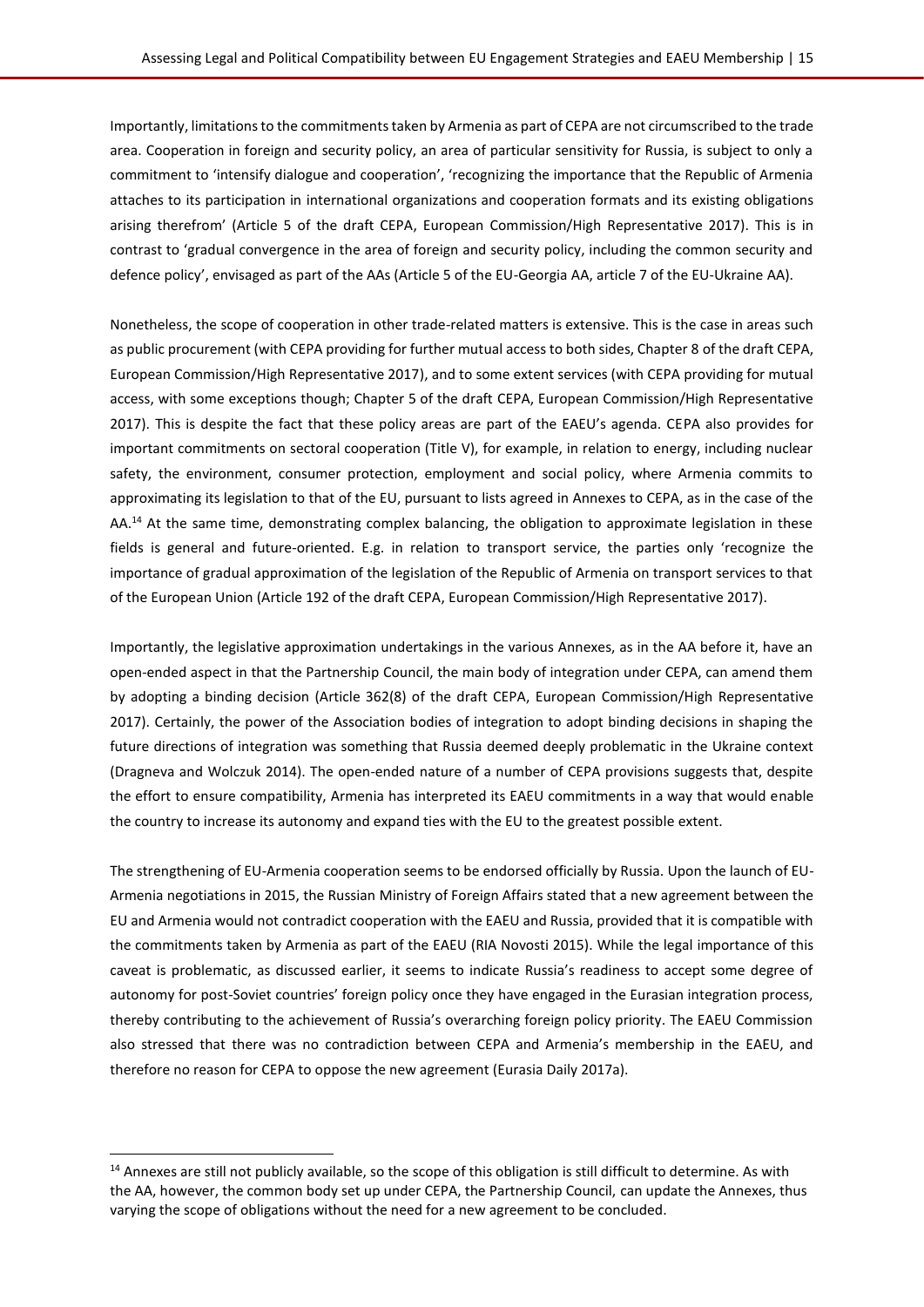$\overline{\phantom{a}}$ 

Nevertheless, it can be argued that the issue of compatibility between Armenia's cooperation with the EU and Armenia's commitments as an EAEU member remains open. This is because of the discrepancy between the EAEU's proclaimed rule-based integration and Russia's actual predominance over the process, as discussed above. Armenia's ability to pursue a wide-ranging cooperation with the EU hinges crucially on Russia's interpretation of its commitments as an EAEU member. Russia's 'green light' to a new EU-Armenia agreement suggests that Moscow regards Armenia's integration choice in favour of the EAEU as a sufficient guarantee of loyalty. In fact, Armenia's EAEU membership is not the sole factor behind Russia's leniency. Armenia regained strategic importance for Russia when, in late 2015, tensions abruptly mounted with Turkey as the result of a serious incident in the context of the war in Syria. However, after the Turkish president apologized to Russia, the hostility between the two countries evolved into pledges of renewed cooperation, thereby limiting again the importance of Armenia for Russia. By contrast, Russia has sought to develop trilateral cooperation with Azerbaijan (Armenia's adversary over Nagorno-Karabakh) and Iran (Armenia's neighbour and partner) (President of the Russian Federation 2017), a format which only reinforces Armenia's regional vulnerability. Moreover, while it has been lenient so far, Russia has multiple leverages at its disposal to impose constraints on Armenia's future cooperation with the EU. In essence, even after the CEPA was signed, Russia could use the Eurasian integration process to limit Armenia's economic rapprochement with the EU, for instance by targeting those areas which are both included on the EAEU's agenda and in the CEPA. This would require a substantial push for further integration within the EAEU on the part of Russia, though – an effort that it has not been ready to make in recent years (Dragneva and Wolczuk 2017).

Therefore, Russia is more likely to rely upon bilateral ties in order to influence Armenia's foreign policy choices. Armenia's interdependencies with Russia are deep and multifaceted. Even though the strategic alliance is not exempt from tensions,<sup>15</sup> Armenia is heavily dependent on Russia to ensure its security; in 2010, the country agreed to extend the lease on the Gyumri base until 2044, where approximately 3000 Russian soldiers are stationed. At the same time, the flare-up of the conflict with Azerbaijan in April 2016 testifies to the fact that the strategic alliance with Russia (and the alleged additional political guarantees offered by Moscow to induce Yerevan into the EAEU, Devyatkov 2017) does not act as a deterrent against possible attempts by Azerbaijan to regain the territories lost in the 1990s. Armenia's economic dependence on Russia is slightly less prominent. The EU is still a major trading partner for the country, yet its share in Armenia's total trade is decreasing.<sup>16</sup> In fact, Russian companies own Armenia's few strategic assets.<sup>17</sup> Crucially, Russia's stranglehold over Armenia's economy is primarily based upon energy supply<sup>18</sup> and remittances<sup>19</sup>. As a consequence, Russia is in a position to block key cooperation projects between Armenia and other external actors, as was the case for a railway project

<sup>&</sup>lt;sup>15</sup> These tensions culminated in January 2015, when a Russian soldier murdered an Armenian family in Gyumri. More recently, the Armenian president also openly expressed his discontent with Russia's arms sales to Azerbaijan.

<sup>&</sup>lt;sup>16</sup> The EU accounted for 29.7 % of Armenia's total trade in goods in 2012 and 23.6 % in 2016. By contrast, Russia's share has increased from 23.5 % in 2012 to 27.1 % in 2016. However, the country still exports more to the EU than to Russia (European Commission 2013, 2017).

<sup>&</sup>lt;sup>17</sup> For instance, in telecommunications, with Russian shares in mobile operators VivaCell-MTC and ArmenTell-BeeLine; in railways, with the concession awarded by Armenian railways to Russian railways; or crucially in energy, with the Metsamor nuclear plant being managed by Russian United Energy System after its being upgraded by Rosatom.

<sup>&</sup>lt;sup>18</sup> Armenia imports 80 % of its gas from Russia, at a lower price than Russia charges most other countries (i.e. approximate \$ 277 per thousand cubic meters). Cf. [https://www.armenianow.com/en/economy/2016/05/02/armenia-economy-gas-russia-gazprom-prices/2293/.](https://www.armenianow.com/en/economy/2016/05/02/armenia-economy-gas-russia-gazprom-prices/2293/) <sup>19</sup> According to the World Bank, remittances from the Russian Federation represent approximately 65 % of the total remittances received in Armenia and they make up for roughly 9 % of the country's GDP (World Bank 2014).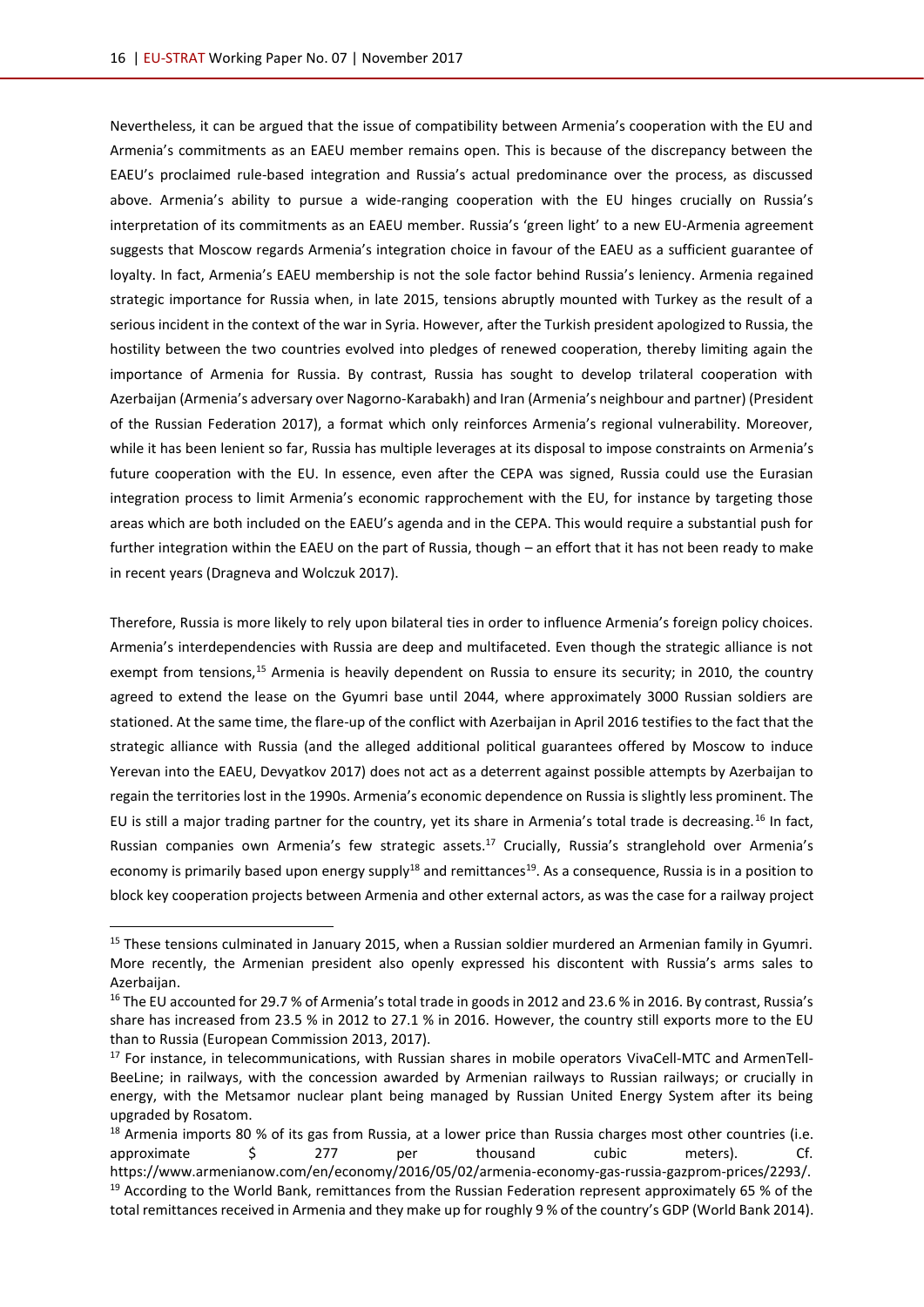initiated by Iran. Accession to the EAEU has allegedly protected Armenia (even if only in the short-term) from the retaliatory measures that Russia would have introduced if the AA/DCFTA had been initialled and signed (as was the case in Moldova and Ukraine). These 'benefits' (in fact, the mere possibility of maintaining economic links with Russia) are regarded as key by the Armenian authorities in light of the country's wide-ranging ties with Russia.

However, they also perpetuate and even contribute to expanding dependence on Russia. Russia's hold over the Armenian economy has only grown in recent years, especially after EAEU accession. The steps taken by Moscow allegedly to ensure Armenia's energy security (e.g. agreement on duty-free supplies of gas and petrochemicals; proposal to extend the operation of Armenia's nuclear power plant until 2026 and offer of a loan of USD 270 million) come at a price: In December 2013 Armenia signed a deal which grants Gazprom a monopoly in operating pipelines and prevents the country from making regulatory changes in this area until 31 December 2043 (Kostanyan and Giragosian 2016). Therefore, Armenia's cooperation with the EU (including energy commitments made as part of CEPA) is also constrained by Russia's use of bilateral ties.

In the future, Russia may (again) use its multifaceted interdependencies with Armenia in order to ensure the country's loyalty. Importantly, while divided among various factions (Kostanyan and Giragosian 2016), the current Armenian political elite is sensitive to interdependencies with Russia.<sup>20</sup> Russia's use of these interdependencies with a view to exerting pressure on Armenia may therefore put their political survival at risk. To some extent, the possibility of future Russian pressure using Armenia's vulnerability has been considered during CEPA negotiations. Armenia initially asked for a carve-out clause to be included in the new agreement (Kostanyan and Giragosian 2016). This provision would enable Armenia to opt out of the implementation of those CEPA provisions which may come into conflict with the new commitments that the country might make in the framework of the EAEU. While being flexible on other issues, $21$  the EU, however, rejected this proposal and insisted that the CEPA must be fully implemented. This is a clear signal that the implementation of CEPA will not be subordinated to unexpected future developments in either Armenian-Russian bilateral relations or the Eurasian integration process. However, perhaps paradoxically, this strong political signal may increase Armenia's vulnerability to Russia's pressure should the latter decide to undermine CEPA's implementation. For instance, Russia could contest Armenia's legal interpretation of its EAEU commitment and push for the implementation of the EAEU agenda in those areas where Armenia also expects to deepen cooperation with the EU as part of CEPA's implementation (e.g. services). This would *de facto* prevent Armenia from applying those CEPA provisions contradicting the new EAEU commitments. Alternatively, Russia could again use bilateral dependencies (most likely in the security realm) to exert pressure on Armenia in order to deter the country from applying the CEPA.

In sum, the inconsistencies of the Eurasian integration process have thus far enabled Armenia to retain a relatively strong degree of discretion in its foreign policy, as illustrated by the broad scope of its new agreement with the EU. If anything, the open-ended nature of CEPA paves the way for deeper cooperation with the EU wherever possible. However, Armenia's license is highly precarious, as it is essentially contingent upon Russia's use (or lack thereof) of both the multifaceted bilateral ties and the Eurasian integration process.

<sup>&</sup>lt;sup>20</sup> While the current Armenian Prime Minister (in office since autumn 2016) is a former Gazprom executive, President Sargsyan is the last representative of a series of Armenian political leaders originally from Nagorno-Karabakh. These leaders came into power because of the conflict, yet they have also used it as a justification for the slowness of reforms (Kostanyan and Giragosian 2016).

 $21$  For instance, the EU agreed to a long transition period (24 years) on the use of the 'cognac' appellation for Armenian brandy, provided that such use is limited to the Russian market.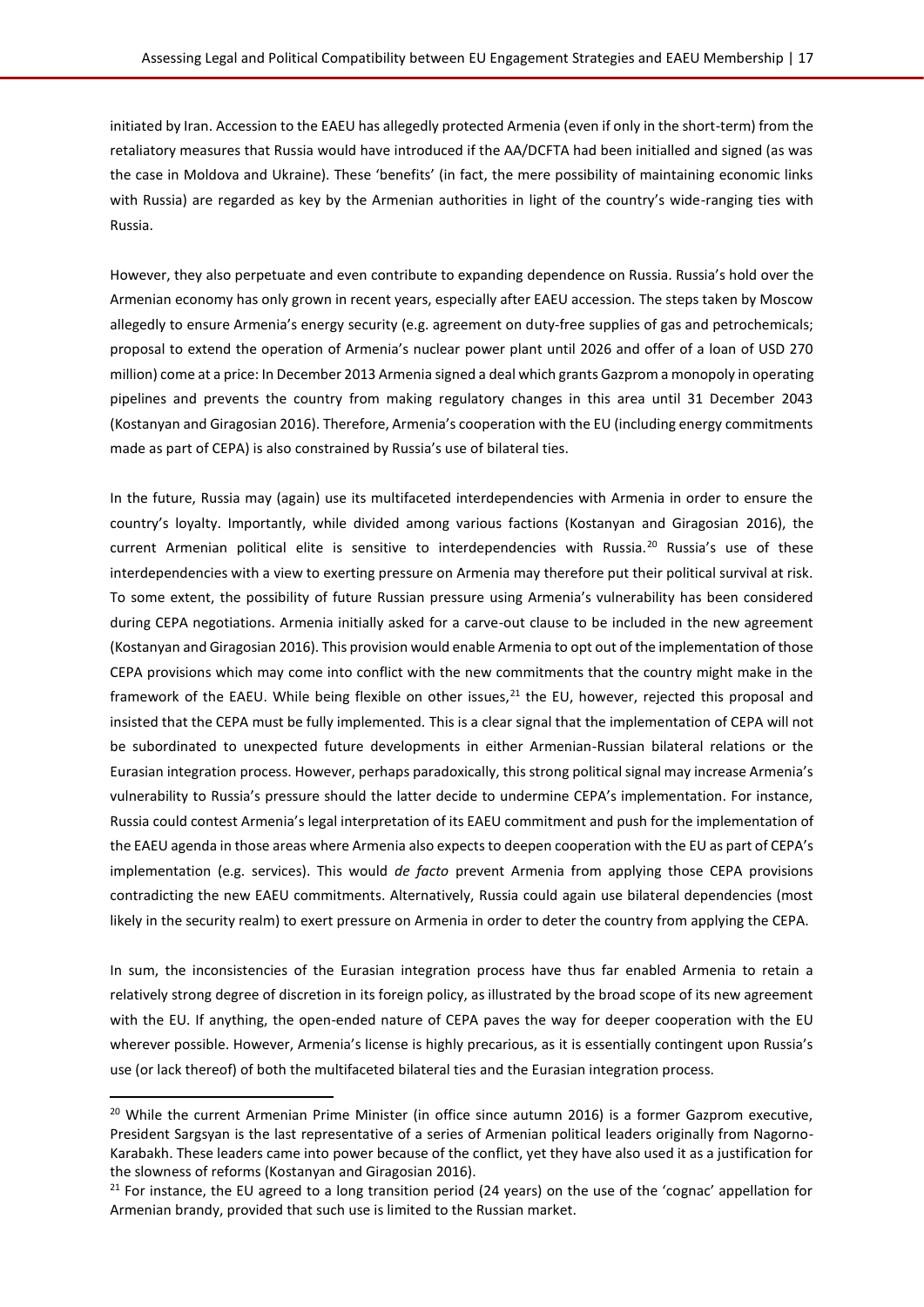#### <span id="page-17-0"></span>**5. Belarus: The Logic of Political Survival**

 $\overline{a}$ 

Belarus has always been a consistent but highly unpredictable supporter of integration under the Russian aegis in the post-Soviet space. Observers have witnessed the repeated twists in the cooperation with Moscow, interlaced with periods of seeking close relations with the EU. The trajectory of Belarusian relations with external partners is critically shaped by a nexus of three main foreign policy goals: (1) preserving the sovereignty of Belarus; (2) maintaining a special relationship with Russia as the main source of rents; and (3) securing a freedom of manoeuvre in relations with Russia and the EU as the most appropriate model for maintaining sovereignty and taking advantage of the cooperation with two integration projects without becoming overly dependent on any of them (Belei and Rumer 2017). These three objectives constitute the foundation of Belarusian behaviour and to a significant degree affect the compatibility between the Eurasian integration and EU engagement.

Historically, culturally, politically, and institutionally Belarus has had a close-knit relationship with Russiadominated organizations<sup>22</sup> and formally is part of the Union State with Russia. However, Belarus is not willing to abandon its sovereignty and pursues a multi-vector foreign policy.<sup>23</sup> In light of its (economic) dependence on Russia<sup>24</sup>, Minsk has always been very careful about committing to integration processes (Frear 2013: 122) and balanced various external forces against each other. This has never been an easy task because the ineffective economic model and low domestic resilience make Belarus highly vulnerable to (external) shocks, dependent on *ad hoc* external support (IMF 2015), cheap Russian energy resources and the Russian market for the sales of uncompetitive goods<sup>25</sup> (Dobrinsky et al. 2016). These factors have always made Belarus' stability and its model of economic development dependent on good relations with Russia.

At the same time, Belarus' dependence on Russia has always been balanced by its own importance to Russia. President Alexander Lukashenko plays a strong (geo-)political role as the most reliable political and military ally in the face of increasing competition between Russia and the West. Such status increases Belarusian manoeuvrability because Russia is afraid to lose a country of such crucial importance for its balancing policies against NATO and the EU and may serve as a military-political base in a possible conflict with the West (Kamiński and Kamiński 2017; Sivitsky and Tsarik 2017).

The specific status quo in relations with Russia has had a significant impact on Belarus' approach to cooperation with both the EAEU and the EU. Being overwhelmingly dependent on economic relations with Russia, Belarus has had no other choice than to support Moscow's integration initiatives officially. However, the history of hesitation by Belarus regarding the deepening of Eurasian integration raises questions about Minsk's sincere

<sup>&</sup>lt;sup>22</sup> Belarus is a founding member of all post-soviet organizations: CIS, Customs Union, Collective Security Treaty Organization, and the EAEU.

<sup>&</sup>lt;sup>23</sup> According to the Minister of Foreign affairs of Belarus, "the most important achievement of Belarusian foreign policy of the period of independence was the realization of the principle of multi-vector foreign policy even despite the persistent pressures from both East and the West to make a final geopolitical choice" (Makey 2017). <sup>24</sup> For example, in the energy sector, preferential prices for Russian oil and gas are the main sources of the regime's rents (Balmaceda 2014a: 9-11; 2014b; Tarr 2016). Minsk receives Russian oil without duty and keeps in its budget the revenues from re-exported oil and refined oil products, sold to the West at market prices. They constitute about 40-42 % of Belarus' commodity exports and are the main source of budget revenues (Bolkunets 2017).

 $25$  The global competitiveness of Belarusian industries is mostly concentrated in agricultural and food products, which are usually the most vulnerable to non-tariff barriers applied by Russia. Chemicals (refined oil products) are another competitive product, which remains the only globally tradable good.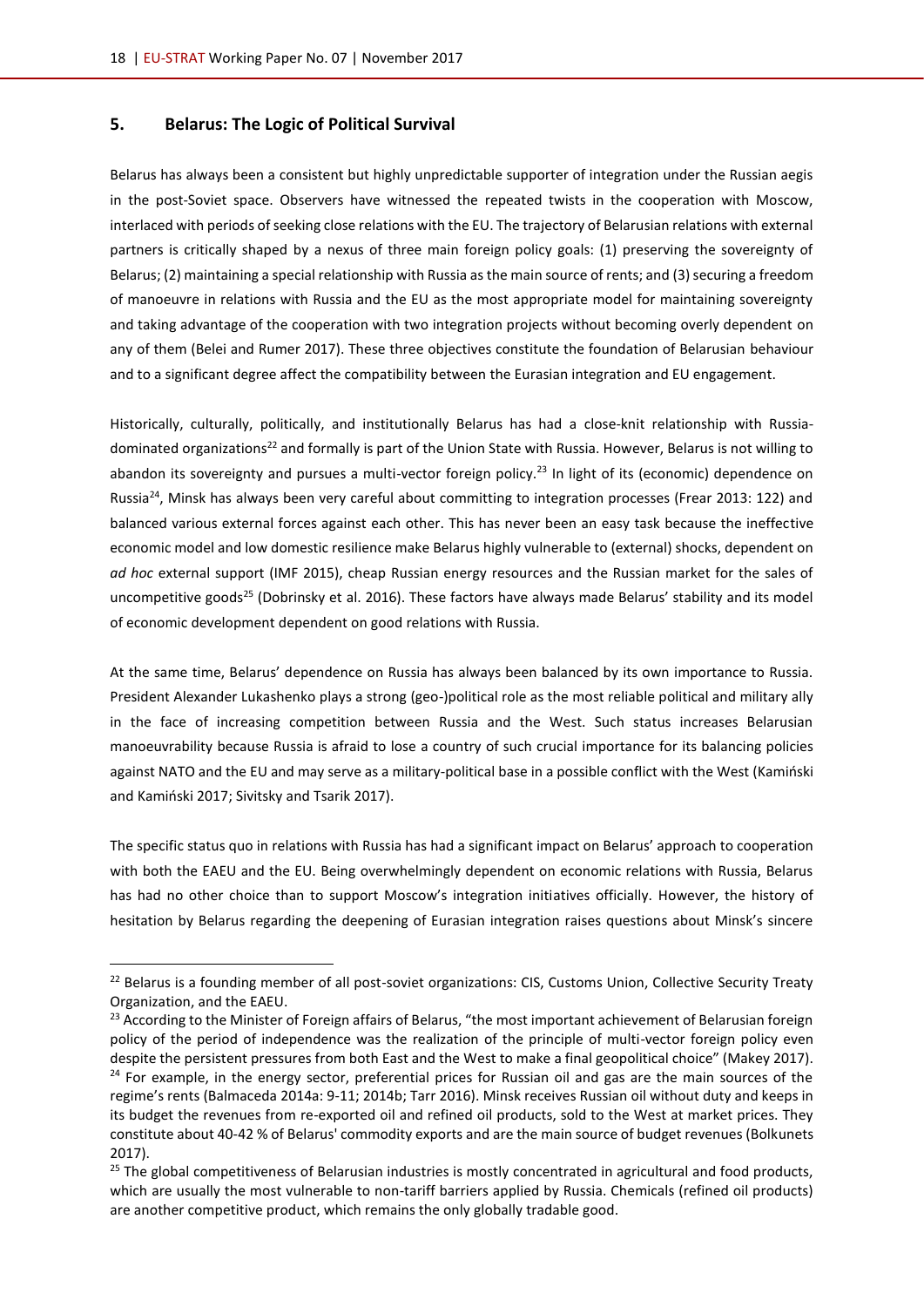desire for a full assimilation with Russia and the organizations controlled by it (Jarábik and Marin 2014). Belarus' caution only deepened after the Ukraine crisis and the growing use of the EAEU as Russia's geopolitical tool (ICG 2016). Belarus did not join Russian contra-sanctions against the EU and did not support Moscow's policies towards Crimea and Donbas. Also, the ongoing geopolitical tensions and global changes in the world energy market had important negative consequences for the Russian economy, which considerably decreased Russian economic attractiveness and contributed to an increased protectionism of the Russian market (Movchan 2017). These trends negatively affected Moscow's capabilities to provide external financial support to its allies and consequently prompted the reconsideration of its partners' attitude towards the EAEU. In the situation of the integration process being 'greased' with subsidies, discounted prices and other self-serving considerations, the hegemon's decreasing attractiveness inevitably pushes its partners to look for alternatives.

Along with these trends, the relations between Minsk and Moscow have additionally been strained by increasing Russian military pressure, renewed disagreements on oil and gas trade, and rumours regarding a coup against President Lukashenko planned in the Kremlin (Sivitsky and Tsarik 2016). Being preoccupied with the sovereignty and survival of the regime's stability, Belarus inevitably started to look for a way out of such an alarming situation. Being aware of the fact that a higher dependence on Moscow would eventually translate into a higher level of vulnerability, Minsk became much more cautious and conditional regarding further integration. The joint efforts of President Lukashenko and Kazakh President Nazarbayev limited the scope of the EAEU only to *economic* functions and prevented the creation of a *political* union, which has been a long-term goal of the Kremlin (Delcour et al. 2015: 15). Minsk also declared the aim of implementing a so-called '30-30-30' principle for its economic relations,<sup>26</sup> which would mean reducing trade volumes with Russia, accounting for 45.5 % of exports and more than 58 % of imports in 2017 (MFA of Belarus 2017). This illustrated Minsk's reservations regarding the relationship with Moscow and the interest in having an 'exit strategy' in case the Kremlin pushes too hard.

The appeal of Eurasian integration diminished further when strong divergences of member states' interests were exposed and Belarus's priorities were implemented only to a limited extent (Vinokurov 2017). For example, Minsk, which would benefit most from the reduction of exemptions and non-tariff barriers among the EAEU partners (Vinokurov 2017: 60), has been interested in their prompt removal and harmonization. Russia's unilateral manipulation of the various regulations that formally fall under the competence of the EEC, in order to protect its own market, illustrated Moscow's self-serving attitude to the process of integration. The initial expectation that the launch of the EAEU would harmonize customs policies, provide unrestricted access to the Russian market and increase bilateral trade, failed after Russia imposed sanctions on the EU and Ukraine. Moscow expected Belarus to follow the Kremlin's path, but instead Lukashenko took advantage of the situation and intensified the re-export of banned products to Russia, which caused restrictive counter-measures (Delcour et al. 2015). Therefore, the progress of economic integration within the EAEU has been subjected to (geo)political logic. Russia's unilateral moves, which ignored the common rules, justified the circumvention of rules by other members, as previously mentioned. The formal framework of integration lost its imperative, underscoring the importance of bilateral and power-based calculations. Importantly, EAEU's legal ambiguity allowed Belarus to resume cooperation with the EU in areas of standardization, energy efficiency, and some others (Glod and Youngs 2014).

l

<sup>&</sup>lt;sup>26</sup> The '30-30-30' strategy means that Belarussian exports should be diversified according to the logic that one third of it goes to the EAEU, the second third to the EU, and the last third to 'far abroad'.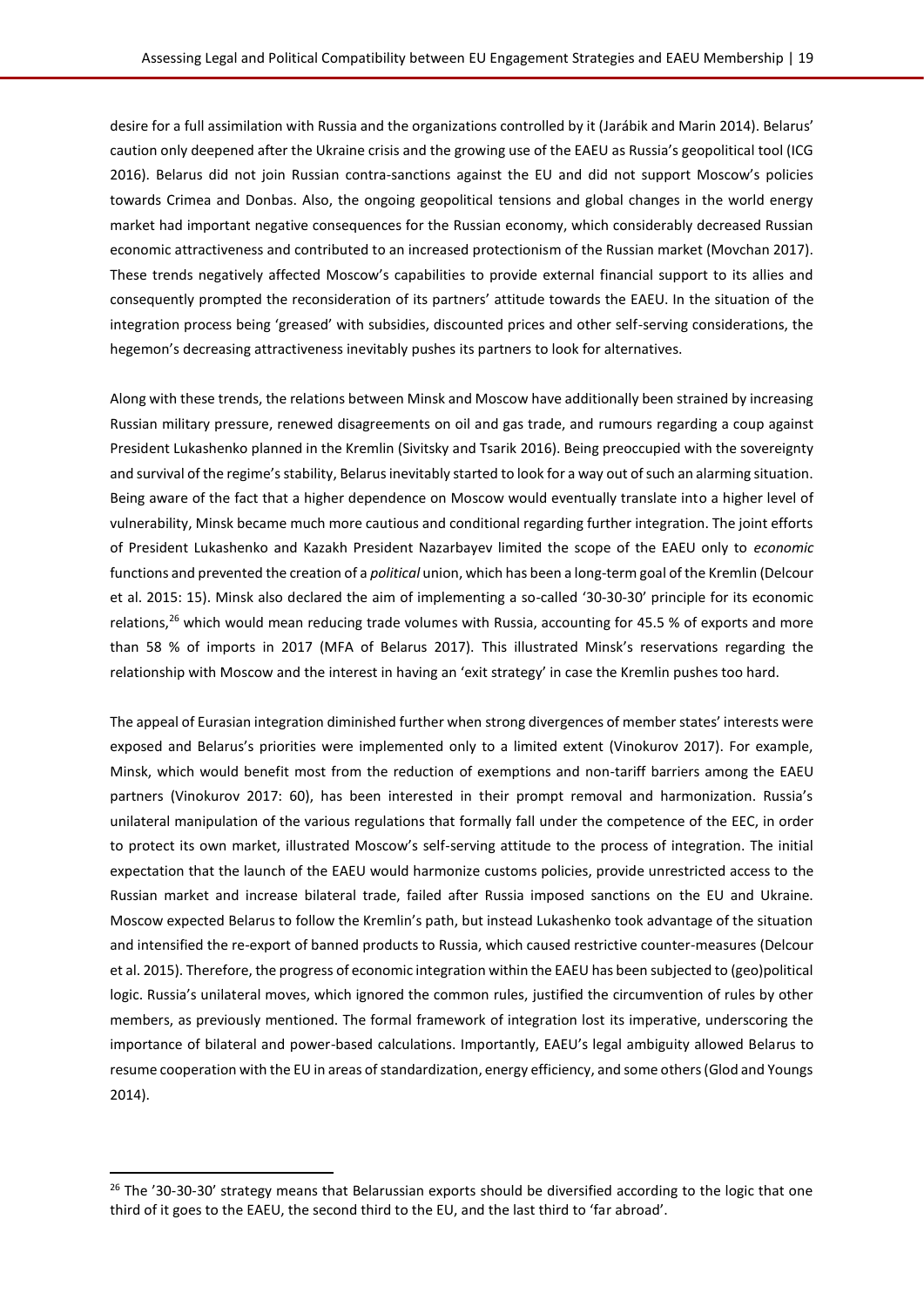Although the Astana Treaty includes provisions to ensure equality between member states, this is ignored by Russia in practice as soon as important foreign policy issues are concerned (Dragneva and Wolczuk 2017; Giucci and Mdinaradze 2017). It was a problem for Belarus, which expected the development and strengthening of the supra-national EAEU institutions (the EEC) to balance bilaterally asymmetrical relations with Russia. The first years of the EAEU did not change the logic of decision-making among the member countries – it remained personalized and bilateral instead of consensual and multilateral. If this continues, Belarus will not be able to mitigate its dependence on Russia by using the multilateral framework of the EAEU and the remaining disagreements (abolishment of exemptions from the Common Customs Tariff; removal of internal trade barriers and border controls; strengthening of the competencies of the EEC) would have to be negotiated bilaterally. Importantly, this trend sets the limits of the EAEU's attraction for Belarus and encourages Minsk to balance Russian influence, which naturally means more attention to cooperation with the EU.

There also remain important disagreements regarding the pace of integration in the energy sphere, which is crucial for Belarus. Minsk would benefit from the creation of a common gas and oil market because of the unification of tariffs on and the free flow of energy resources within the Union (Manenok 2017; Makhovsky and Golubkova 2016). That would mean equalization of gas and oil prices on internal Russian and EAEU markets, which energy importers like Belarus, Kyrgyzstan, and Armenia would benefit from. Belarus explicitly demands the creation of a common oil and gas market before the common electricity market is tackled – throwing a spanner into the ongoing negotiations over the latter (Pastukhova and Westphal 2016: 4; Manenok 2017; EurAsia Daily 2017b). However, the creation of a common oil and gas market is only foreseen by 2025, while Russia pushes for the creation of a common electricity market by 2019, which means that Moscow does not care about its partners' interests. It is a sign to Belarus that its priorities are not fully respected. It is also an indicator that the existing asymmetric Russian-Belarusian relations in the energy sphere are a very strong extra-legal instrument in Moscow's hands to punish or reward Belarus and, thus, control the scope of Lukashenko's 'flirtation' with the EU. Having control over the main source of rents in Belarus puts the Kremlin in a position of an informal 'gate-keeper' in Belarus-EU relations.

The same factors which hinder integration within the EAEU – the protection of sovereignty, the promotion of purely economic rather than political integration, and the predominance of national instead of multilateral interests – constitute both an opportunity and obstacle for a deeper Belarusian cooperation with the EU. The geopolitical nature of the EAEU, along with a preference for sovereignty in Belarus, makes compatibility dependent on the informal and extra-legal logic of power politics. The EAEU membership does not deprive Belarus of formal or informal opportunities to cooperate with the EU. However, compatibility is best seen as the outcome of a power balancing game rather than an assessment of the extent of the required formal harmonization of standards or policies. In this sense, the official support of the Belarusian authorities to the idea of the "integration of integrations"<sup>27</sup> and Lukashenko's resolution "to develop cooperation with the East and the West without making a choice between them" (Lukashenko 2017) is also a balancing act. Both Russia and Belarus

<sup>&</sup>lt;sup>27</sup> According to the Deputy Minister of Foreign Affairs, "Belarus actively promotes compatibility in a broader context. As a member of the Eurasian Economic Union and the Eastern Partnership, Belarus proposes to create a bridge between the two largest markets on the continent. We are convinced that the 'integration of integration', as we call it in Belarus, is part of the natural order of things in our region. We ask for greater support for cooperation between the Eurasian Economic Union and the EU, at least on an expert level" (Belta.by 2017).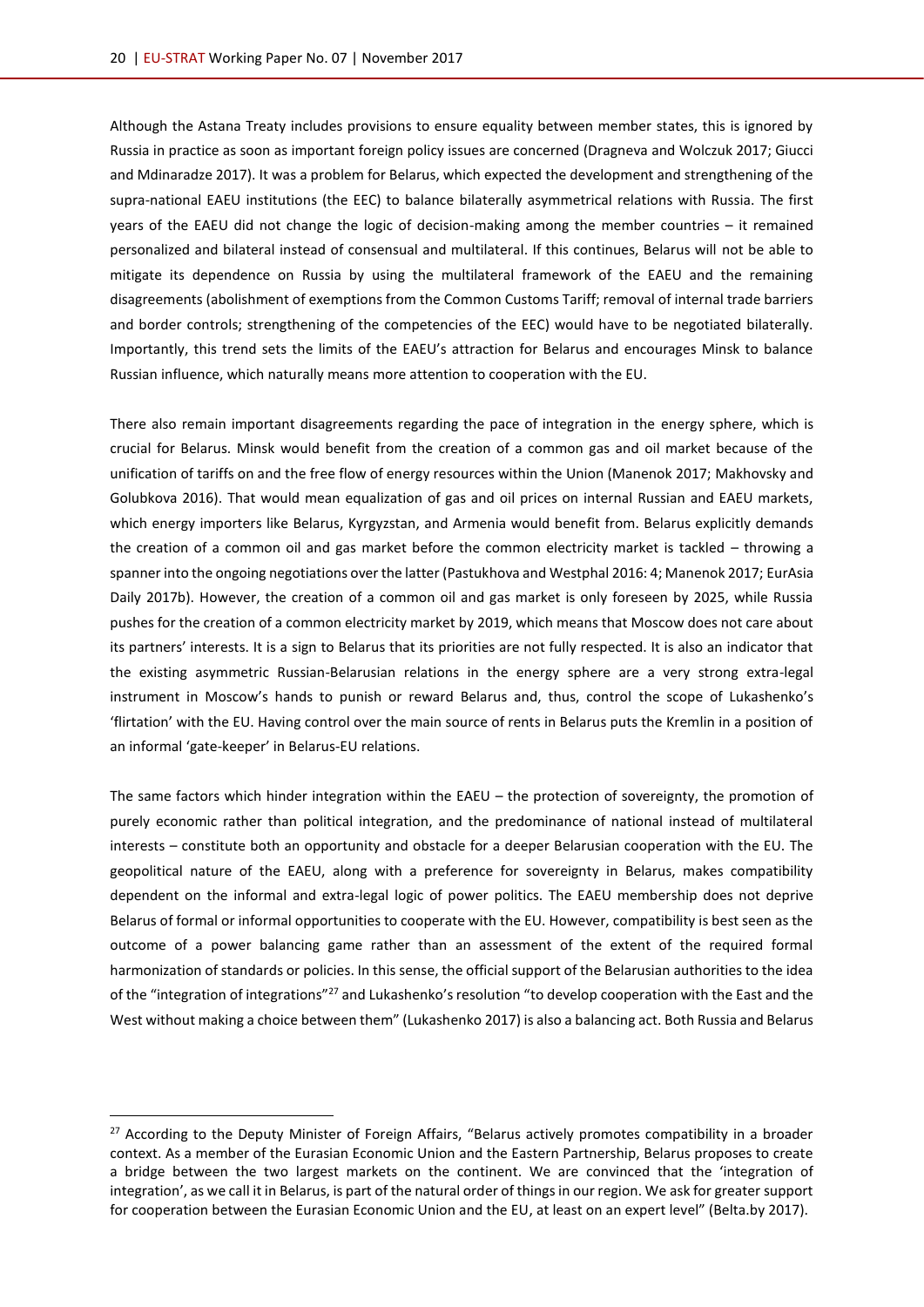are players in this strategy.<sup>28</sup> What really matters is how the alignment with either Russia or the EU affects Minsk's autonomy. Because this is a game of power politics, Russia has a much stronger hand to tilt the course of events to its advantage by exploiting the asymmetric dependence in energy and military spheres and relying on informal instruments of pressure.

On the positive side, the diverging perceptions and expectations regarding the Eurasian integration among its participants leave Belarus open for cooperation with the EU. Minsk will continue to look for possibilities of engagement as long as it meets its preference of strengthening the regime's stability. The recent attempts by Minsk to find new channels of cooperation with the EU<sup>29</sup> fit with an established pattern of using the 'thaw' in relations with the EU as a balance against Russia. However, the different perception of the rules of the game in Minsk and Moscow as compared to Brussels creates very different incentives for seeking compatibility. Minsk and Moscow, which follow a zero-sum and strongly de-formalized logic of interaction, assess the increase of compatibility as an instrument of control, while the EU's formalized 'win-win' perception of cooperation aims at increasing mutual benefit. This difference in perceptions leads to different conclusions when the benefits of integration are evaluated. Under the Belarusian logic, it may decrease autonomy and should be assessed with a caution, while under the European logic it is a tool to open new opportunities for cooperation.

As long as relations with Russia do not endanger the stability of Lukashenko's regime, Minsk will continue to consider the relationship with the EU not as a genuine partnership but rather as an instrument to manage and mitigate Russian pressure. Depoliticized and technical cooperation will remain on the agenda and Lukashenko will take any opportunity to profit from it. Having said that, EAEU membership and the current state of the relationship between Minsk and Moscow makes the scope of compatibility between the EAEU and the EU dependent on a set of very specific factors: the state of the Russian economy, the Kremlin's political will to continue subsidizing Lukashenko, Lukashenko's preoccupation with the regime's stability, and the predominance of personal relations over the institutionalized ones. Up until now, the predominance of Russia's geopolitical considerations makes any idea of equal and mutually beneficial cooperation of Belarus with both the EAEU and the EU negligible. Any attempt to find a more tangible form of the EU–Belarus cooperation may call up aggressive Russian reaction (as it happened in the cases of Ukraine and Armenia). Given Belarus' high dependence on Russia, Moscow remains confident in its ability to prevent any serious steps westwards. Recent examples, such as Russia's reintroduction of border controls on the Russian-Belarusian border after Minsk unilaterally granted a five-day visa-free regime for citizens of more than 80 countries (including the EU and the United States), have been a sign that Moscow would not hesitate to break its commitments within the EAEU in order to keep Minsk away from the West, which also indicates the limits of the EU- EAEU compatibility for Belarus.

In sum, the survival strategy of Lukashenko leaves some room for seeking compatibility between Eurasian integration and cooperation with the EU. However, the same factors, which force Lukashenko to look for alternatives, also limit the margin of compatibility. Possibilities for practical cooperation remain even under the framework of membership in the EAEU but its scope is limited by, among other things, the imperatives of regime stability, which favour allegiance to Russia's interests.

<sup>&</sup>lt;sup>28</sup> Paradoxically, both Russia and Belarus pursue an inter-bloc agreement between the EAEU and the EU but for opposite reasons. Russia seeks to enhance its control over the neighbourhood by asserting its role of a regional gatekeeper, whereas Belarus hopes to limit Russia's control.

<sup>&</sup>lt;sup>29</sup> In 2016 Belarus agreed to the establishment of the EU-Belarus Coordination Group, the first round of trade dialogue took place, the EU-Belarus Mobility partnership was launched in October, and Belarus unilaterally introduced a visa-free regime for European countries in February 2017.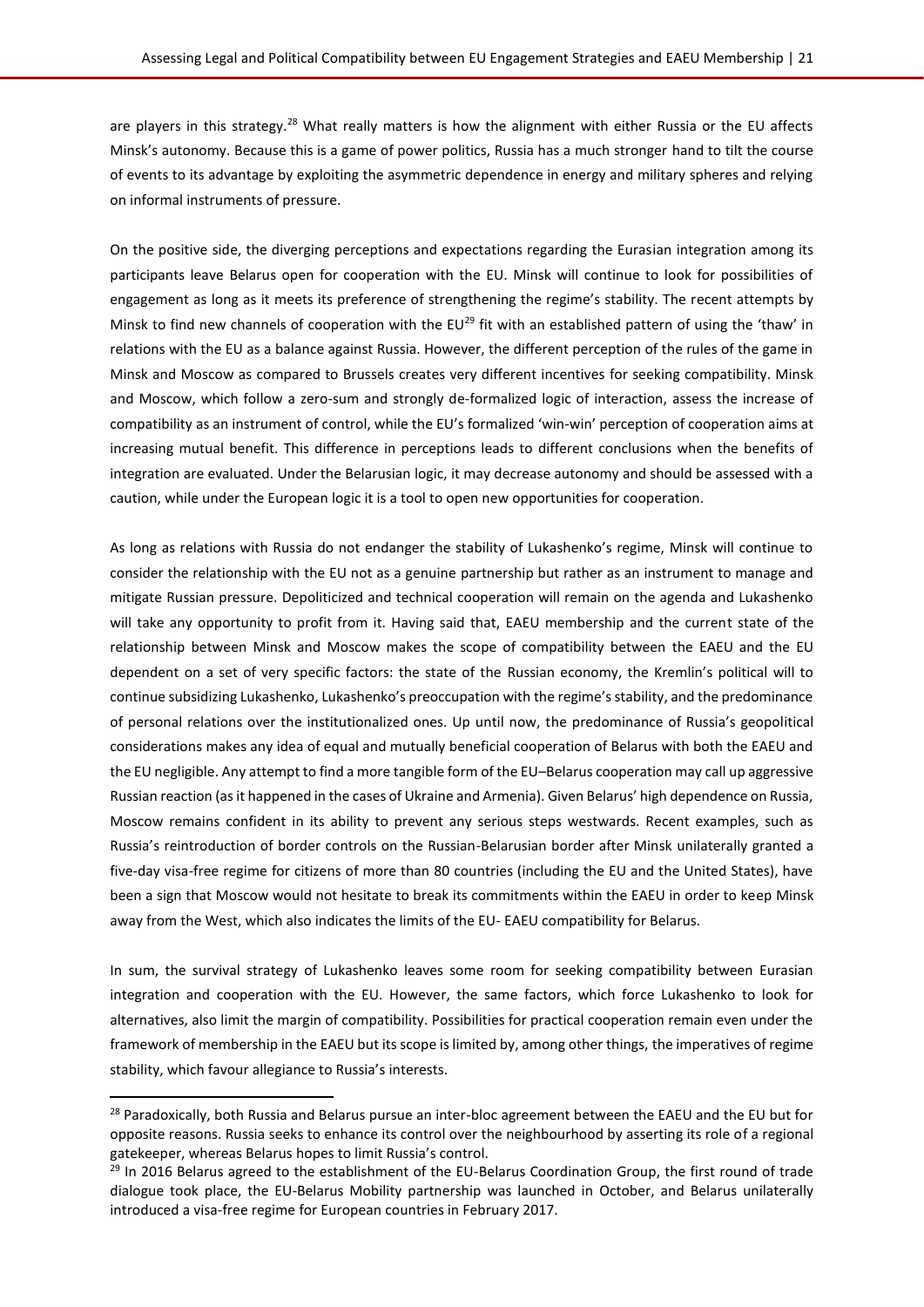#### <span id="page-21-0"></span>**6. Conclusions**

This paper set out to examine the limits and constraints imposed on the EU's engagement strategies by the membership of its partners in the EAEU, arguing that the space of compatibility needs to be delineated by more than formal terms and integration commitments. Belarus and Armenia present two different cases for testing the limits of EU engagement. Belarus has been a long-term participant in Eurasian integration, whereas Armenia joined in the last round, when the EAEU was launched. Over the last two decades Belarus has had a low level of engagement with the EU for reasons beyond membership in the Eurasian project (Korosteleva 2009), whereas Armenia was on the path to becoming 'an ideal neighbour' and a key association partner of the EU (Delcour and Wolczuk 2015a). While both countries are currently seeking to expand the scope of their relations with the EU, Armenia's aims are more ambitious, including the conclusion of a new agreement. Yet, both cases tell a consistent story of the problems presented to the EU in determining the compatibility of its engagement strategy with the membership of its partners in the EAEU.

Importantly, it has to be recognized that in policy terms this is a difficult task in its own right. As such, it deserves particular consideration in determining the parameters of EU engagement. The difficulty stems from the nature of the EAEU, defined by future-oriented commitments, institutional flexibility, unclear division of competences, and weak common institutions and enforcement mechanisms. This favours continuous interstate bargaining as the primary coordinating mechanism with regard to determining the specific nature of commitments, the progress of integration as well as motivation for implementation of any of the obligations undertaken. Importantly, the formal multilateral framework masks a hub-and-spoke pattern of relations, whereby Russia is able to impose its interpretations and extract compliance. Indeed, as demonstrated, the multilateral framework adds little to the benefits derived from bilateral relations and, contrary to expectations, has helped little to balance Russia's dominance. In these conditions, determining compatibility requires understanding of the bilateral power space within which it is negotiated.

Clearly, both Belarus and Armenia are motivated to balance Russia's dominance by simultaneously engaging with the EU. In the case of Armenia, the attempt to interpret the scope for such engagement in the broadest possible terms is particularly notable. It is based on its current formal undertakings within the EAEU, which leaves large scope for cooperation with the EU in areas like services or investment. Given the incomplete nature of the Eurasian project, however, this strategy is contingent not only on Russia's initial blessing but also on its continued consent. Even though Russia has signalled its current approval of the new agreement with the EU, the lack of bright-line formal boundaries within the EAEU give it license to block implementation in the future, should the geopolitical context shift.

In this sense, it is important to recognize that influencing compatibility is another mechanism in Russia's regional toolbox. Moscow's policy affects compatibility by allowing its Eurasian partners a margin of flexibility, partly subject to their loyalty to the Eurasian project, but also to their strategic importance, particularly in geopolitical and security terms. Russia's goodwill has not been necessarily consistent or unlimited: the Kremlin has been increasingly assertive in applying varied mechanisms to prevent unwanted deviation, including at the expense of its multilateral undertakings.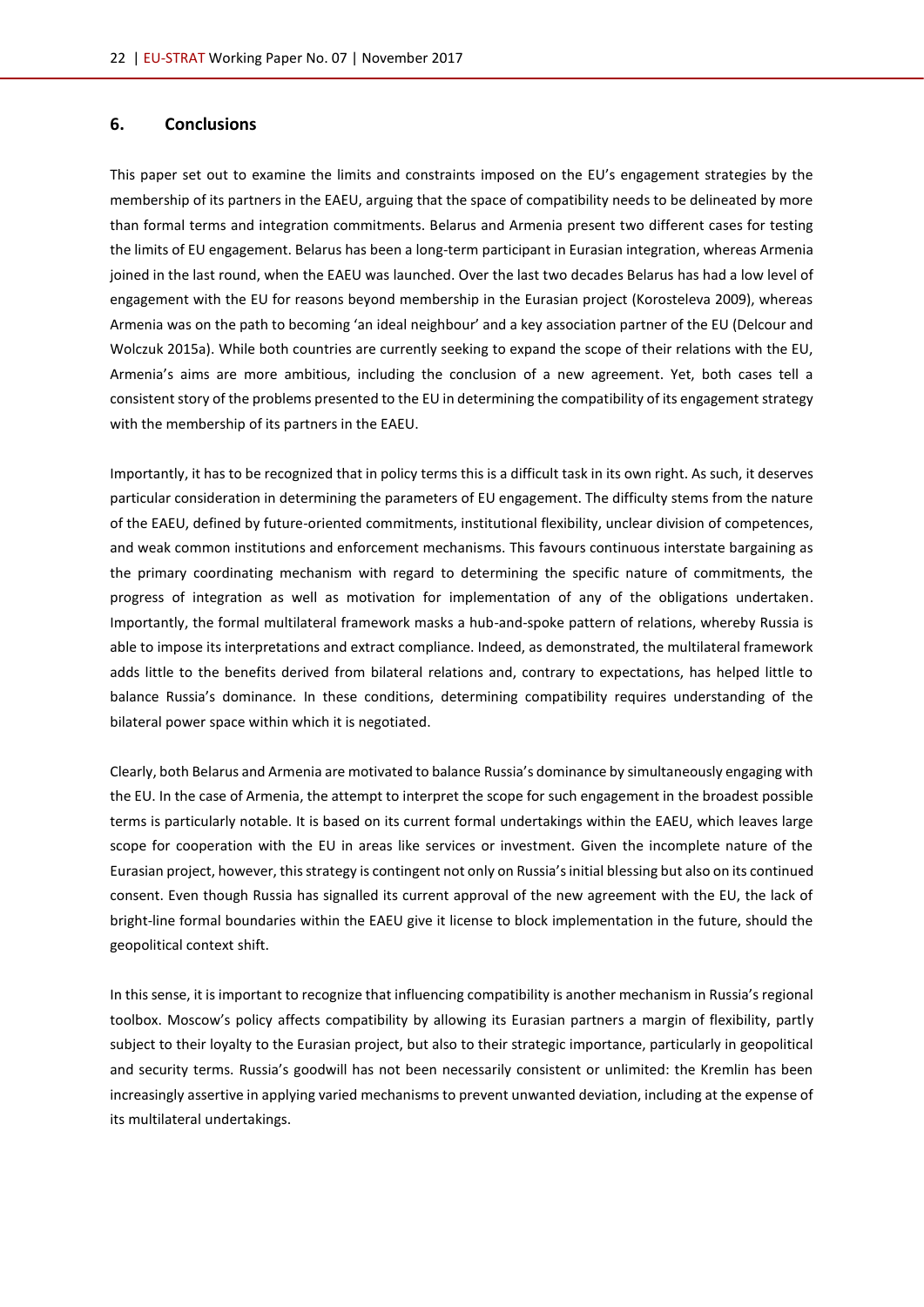One of Russia's favoured levers has been the use of key interdependencies. Thus, compatibility is critically affected by the extent and evolutionary pattern of interdependencies between Russia and its Eurasian partners.<sup>30</sup> As the case of Belarus shows, the potency of the interdependence lever is maximized in light of its importance for the survival of the political regime. In this sense, negotiating compatibility is also affected by the vulnerability of domestic elites to Russia's continued support.<sup>31</sup> In the case of Armenia, it is the prominence of security interdependence in the perception of the national interest that is of critical importance.

The pattern of Eurasian integration favours an approach tailored by the EU according to the particular terms of membership of Armenia and Belarus. In this sense, the EU's drive towards differentiation between countryspecific situations is an appropriate policy response. Solutions such as the conclusion of an inter-bloc agreement between the EU and the EAEU, though desirable from certain points of view, are unlikely to replace the need for engaging with compatibility on a country-by-country basis. On the contrary, far from resolving the underlying problems, such actions might obscure them further. At the same time, the discussion here demonstrates the difficulties faced by the EU in structuring relations with the Eastern partners outside of the context of developing EU-Russia relations.

Finally, it can be argued that a technocratic legalistic approach to compatibility, such as the one taken in the case of Ukraine's AA, is likely to be problematic. Even if Armenia's agreement survives, compatibility can be redefined at the stage of implementation. These difficulties support the need for developing an explicit political strategy within the EU (Liik 2017) to take into account the power realities in the region, but also one that has a long-term dimension and is thus capable of reacting swiftly to developments in Eurasian integration or the patterns of interdependence.

<sup>&</sup>lt;sup>30</sup> This dimension and its policy implications for the EU are explored further in other EU-STRAT papers.

<sup>&</sup>lt;sup>31</sup> This indicates the importance of the nature of domestic political regimes, a dimension subject to further investigation in EU-STRAT research.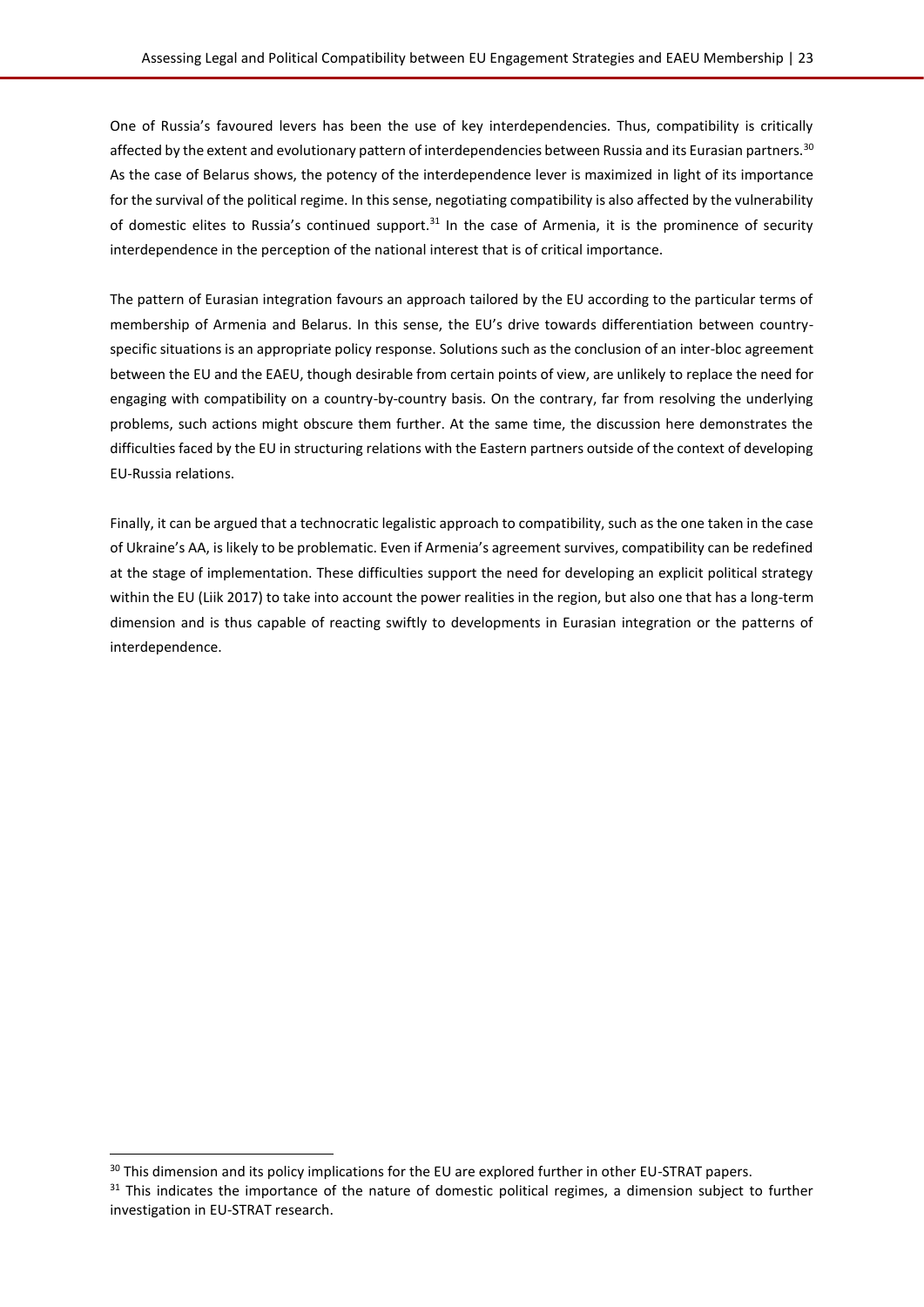#### <span id="page-23-0"></span>**7. References**

- Ananicz, S. (2013) 'Armenia turns away from the EU', OSW Analyses, 4 September 2013, available at: <https://www.osw.waw.pl/en/publikacje/analyses/2013-09-04/armenia-turns-away-eu> (accessed on 19 September 2017).
- Arevian, G. (2013) 'Armenia Again Rules Out Entry into Russian Customs Union, available at: <http://www.accc.org.uk/armenia-again-rules-out-entry-into-russian-customs-union/> (accessed on 19 September 2017).
- Astana Treaty (2014) Treaty on the Eurasian Economic Union, signed on 29 May 2014, Astana, available in English at: http://www.un.org/en/ga/sixth/70/docs/treaty\_on\_eeu.pdf (accessed on 27 September 2017).
- Averre, D. (2009) 'Competing Rationalities: Russia, the EU and the 'Shared Neighbourhood', *Europe-Asia Studies* 61(10): 1689-1713.
- Balmaceda, M.M. (2014a) *Living the High Life in Minsk. Russian Energy Rents, Domestic Populism and Belarus' Impending Crisis*, CEU Press, Budapest.
- Balmaceda, M.M. (2014b) 'Energy policy in Belarus: authoritarian resilience, social contracts, and patronage in a post-Soviet environment', *Eurasian Geography and Economics*, 55(5): 514-536.
- Belei, B. and Rumer, E. (2017) 'Belarus: With Friends Like These…', Carnegie Endowment, May 31, available at: [http://carnegieendowment.org/files/Rumer\\_Belarus.pdf](http://carnegieendowment.org/files/Rumer_Belarus.pdf) (accessed on 27 September 2017).
- Belta.by (2017) 'Belarus proposes to create a bridge between the two largest markets on the Eurasian continent', 14 June, available at: [http://www.belta.by/economics/view/belarus-predlagaet-sozdat-most-mezhdu](http://www.belta.by/economics/view/belarus-predlagaet-sozdat-most-mezhdu-dvumja-krupnejshimi-rynkami-na-evrazijskom-kontinente-252649-2017/)[dvumja-krupnejshimi-rynkami-na-evrazijskom-kontinente-252649-2017/](http://www.belta.by/economics/view/belarus-predlagaet-sozdat-most-mezhdu-dvumja-krupnejshimi-rynkami-na-evrazijskom-kontinente-252649-2017/) (accessed on 19 September 2017).
- Bertelsmann Stiftung (2016) 'Free Trade from Lisbon to Vladivostok', Focus Paper, available at: [https://www.bertelsmann](https://www.bertelsmann-stiftung.de/fileadmin/files/BSt/Publikationen/GrauePublikationen/NW_Focus_Paper_EU_Eurasia.pdf)[stiftung.de/fileadmin/files/BSt/Publikationen/GrauePublikationen/NW\\_Focus\\_Paper\\_EU\\_Eurasia.pdf](https://www.bertelsmann-stiftung.de/fileadmin/files/BSt/Publikationen/GrauePublikationen/NW_Focus_Paper_EU_Eurasia.pdf) (accessed on 19 September 2017).
- Bolkunets, D. (2017) 'Кризис «белорусской экономической модели». Как реагирует Александр Лукашенко? [Crisis of the 'Belarusian economic model': How Lukashenko is reacting?]'< >, Forbes, February 9, available at: [http://www.forbes.ru/biznes/338823-krizis-belorusskoy-ekonomicheskoy-modeli-kak-reagiruet](http://www.forbes.ru/biznes/338823-krizis-belorusskoy-ekonomicheskoy-modeli-kak-reagiruet-aleksandr-lukashenko)[aleksandr-lukashenko](http://www.forbes.ru/biznes/338823-krizis-belorusskoy-ekonomicheskoy-modeli-kak-reagiruet-aleksandr-lukashenko) (accessed on 19 September 2017).
- Bordachev, T. (2015) 'Russia and the Eurasian Economic Union: The View from Moscow', ECFR Commentary, 21 January, available at: http://www.ecfr.eu/article/commentary russia and the eurasian economic union the view from mosc [ow403](http://www.ecfr.eu/article/commentary_russia_and_the_eurasian_economic_union_the_view_from_moscow403) (accessed on 19 September 2017).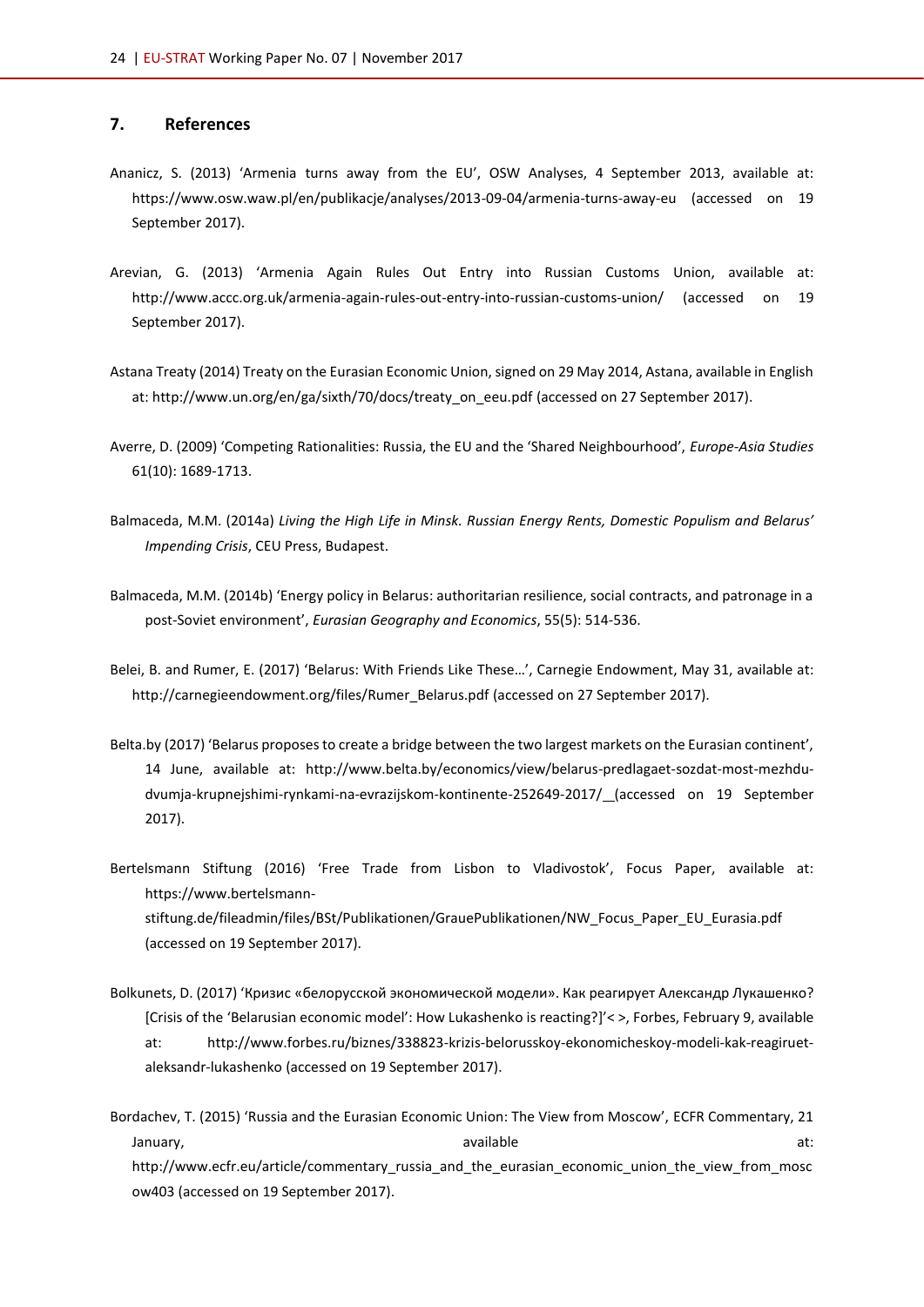- Brill Olcott, M., Aslund, A. and Garnett, S. (1999) *Getting it Wrong: Regional Cooperation and the Commonwealth of Independent States,* Carnegie Endowment for Peace, Washington DC.
- Cenusa, D., Emerson, M., Kovziridze, T. and Movchan, V. (2014) 'Russia's Punitive Trade Policy Measures Towards Ukraine, Moldova and Georgia', CEPS Working Document No. 400, September, available at: [https://www.ceps.eu/system/files/WD%20300%20Punitive%20Trade%20Measures%20by%20Russia\\_0.pdf](https://www.ceps.eu/system/files/WD%20300%20Punitive%20Trade%20Measures%20by%20Russia_0.pdf) (accessed on 19 September 2017).
- De Jong, S. (2016) 'The Eurasian Economic Union and the European Union: Geopolitics, Geo-Economics and Opportunities for Europe', Swedish Institute for European Policy Analysis, September, available at: [http://www.sieps.se/en/publications/2016/the-eurasian-economic-union-and-the-european-union](http://www.sieps.se/en/publications/2016/the-eurasian-economic-union-and-the-european-union-geopolitics-geo-economics-and-opportunities-for-europe-201611epa)[geopolitics-geo-economics-and-opportunities-for-europe-201611epa.](http://www.sieps.se/en/publications/2016/the-eurasian-economic-union-and-the-european-union-geopolitics-geo-economics-and-opportunities-for-europe-201611epa)
- De Micco, P. (2015) 'When Choosing Means Losing: The Eastern Partners, the EU and the Eurasian Economic Union', European Parliament, DG External Policies Study, March, available at: [http://www.europarl.europa.eu/RegData/etudes/STUD/2015/549026/EXPO\\_STUD%282015%29549026\\_EN](http://www.europarl.europa.eu/RegData/etudes/STUD/2015/549026/EXPO_STUD%282015%29549026_EN.pdf) [.pdf](http://www.europarl.europa.eu/RegData/etudes/STUD/2015/549026/EXPO_STUD%282015%29549026_EN.pdf) (accessed on 19 September 2017).
- Delcour, L. (2013) 'Meandering Europeanisation: EU Policy Instruments and Policy Convergence in Georgia Under the Eastern Partnership', *East European Politics* 29(3): 344-357.
- Delcour, L. and Wolczuk, K. (2013a) 'Beyond the Vilnius Summit: challenges for deeper EU integration with Eastern Europe', *EPC Policy Brief*, 31 October, available at: [http://www.epc.eu/documents/uploads/pub\\_3889\\_beyond\\_the\\_vilnius\\_summit.pdf](http://www.epc.eu/documents/uploads/pub_3889_beyond_the_vilnius_summit.pdf) (accessed on 19 September 2017).
- Delcour, L. and Wolczuk, K. (2013b) 'Eurasian Economic Integration: Implications for the EU Eastern Policy', in R. Dragneva and K Wolczuk (eds) *Eurasian Economic Integration: Law, Policy and Politics,* Cheltenham, UK:Edward Elgar.
- Delcour, L., and Wolczuk, K. (2015a) 'The EU's Unexpected "Ideal Neighbour"? The Perplexing Case of Armenia's Europeanisation' *Journal of European Integration,* 37(4): 491-507.
- Delcour, L., and Wolczuk, K. (2015b). '[Armenia is becoming an important test-case for relations between the EU](http://blogs.lse.ac.uk/europpblog/2015/05/13/armenia-is-becoming-an-important-test-case-for-relations-between-the-eu-and-the-eurasian-economic-union/)  [and the Eurasian Economic Union](http://blogs.lse.ac.uk/europpblog/2015/05/13/armenia-is-becoming-an-important-test-case-for-relations-between-the-eu-and-the-eurasian-economic-union/)', London School of Economics EUROPP Blog.
- Delcour, L., Kostanyan, H., Vandecasteele, B. and Elsuwege P. (2015) The Implications of Eurasian Integration for the EU's Relations with the Countries in the Post-soviet space, Studia Diplomatica, LXVIII-1, 5-26.
- Delegation of the EU to Armenia (2017) Joint Press Release by the EU and Republic of Armenia on the initialling of the EU-Armenia Comprehensive and Enhanced Partnership Agreement, Yerevan, 21 March 2017, available at: [https://eeas.europa.eu/delegations/armenia/23120/joint-press-release-european-union](https://eeas.europa.eu/delegations/armenia/23120/joint-press-release-european-union-and-republic-armenia-initialling-eu-armenia-comprehensive_en)[and-republic-armenia-initialling-eu-armenia-comprehensive\\_en](https://eeas.europa.eu/delegations/armenia/23120/joint-press-release-european-union-and-republic-armenia-initialling-eu-armenia-comprehensive_en) (accessed on 28 November 2017).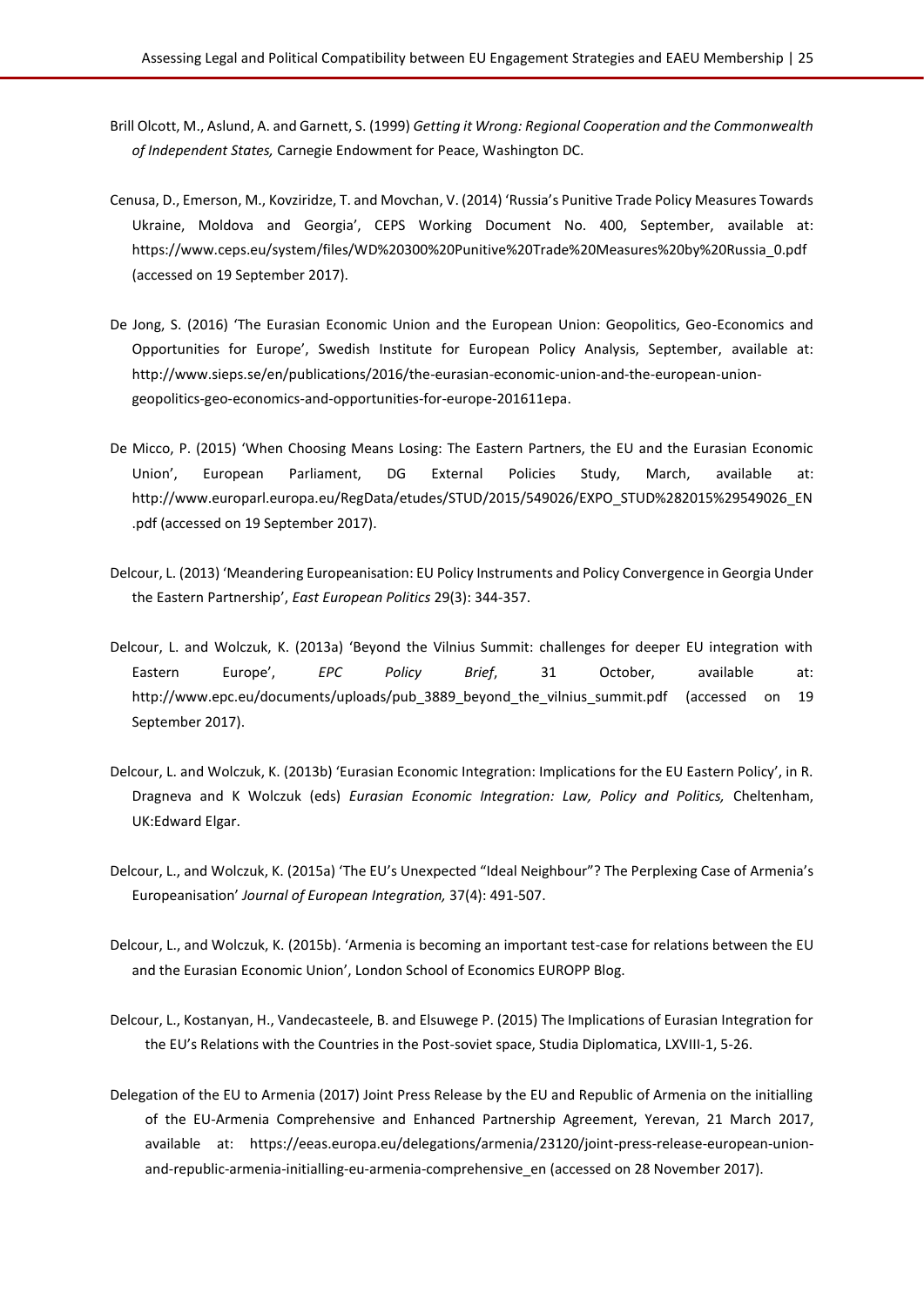- Devyatkov, A. (2017). Association Lite: Armenian Take on "Integration of Integrations", Russian International Affairs Council, 30 October, available at: [http://russiancouncil.ru/en/analytics-and](http://russiancouncil.ru/en/analytics-and-comments/analytics/association-lite-armenian-take-on-integration-of-integrations/)[comments/analytics/association-lite-armenian-take-on-integration-of-integrations/](http://russiancouncil.ru/en/analytics-and-comments/analytics/association-lite-armenian-take-on-integration-of-integrations/) (accessed on 1 November 2017).
- Deyermond, R. (2016) 'The Uses of Sovereignty in Twenty-first Century Russian Foreign Policy', *Europe-Asia Studies* 68(6): 957-984.
- Dobrinsky, R. (editor), Adarov, A., Bornukova, K., Havlik, P., Hunya, G., Kruk, D., and Pindyuk O. (2016) 'The Belarus Economy: The Challenges of Stalled Reforms', The Vienna Institute for International Economic Studies, Research Report 413, available at: [https://wiiw.ac.at/the-belarus-economy-the-challenges-of](https://wiiw.ac.at/the-belarus-economy-the-challenges-of-stalled-reforms-dlp-4032.pdf)[stalled-reforms-dlp-4032.pdf](https://wiiw.ac.at/the-belarus-economy-the-challenges-of-stalled-reforms-dlp-4032.pdf) (accessed on 27 September 2017).
- Dragneva, R. (2013) 'The Legal and Institutional Dimensions of the Eurasian Customs Union', in R. Dragneva and K Wolczuk (eds) *Eurasian Economic Integration: Law, Policy and Politics,* Cheltenham, UK: Edward Elgar.
- Dragneva, R. (2016) 'The Eurasian Economic Union: Balancing Sovereignty and Integration', *Institute of European Law Working Papers*, Birmingham, November, available at: <http://epapers.bham.ac.uk/2220/> (accessed on 19 September 2017).
- Dragneva, R. and Dimitrova, A. (2007) 'Patterns of Integration and Regime Compatibility: Ukraine Between the CIS and the EU', in Malfliet, K., Verpoest, L. and Vinokurov, E. (2007) *The CIS, the EU and Russia: The Challenges of Integration*, Basingstoke: Palgrave Macmillan.
- Dragneva, R. and Wolczuk, K. (2012) 'Russia, the Eurasian Customs Union and the EU: Cooperation, Stagnation or Rivalry?', Chatham House Briefing Paper, August, available at: <https://www.chathamhouse.org/publications/papers/view/185165> (accessed on 19 September 2017).
- Dragneva, R. and Wolczuk, K. (2014) 'The EU-Ukraine Association Agreement and the Challenges of Inter-Regionalism', *Review of Central and East European Law* 39(3-4): 213-244.
- Dragneva, R. and Wolczuk, K. (2015a) 'Trade and geopolitics: should the EU engage with the Eurasian Economic Union', EPC Policy Brief, April, [http://www.epc.eu/documents/uploads/pub\\_5462\\_trade\\_and\\_geopolitics.pdf](http://www.epc.eu/documents/uploads/pub_5462_trade_and_geopolitics.pdf) (accessed on 19 September 2017).
- Dragneva, R. and Wolczuk. K. (2015b) *Ukraine between the EU and Russia: The Integration Challenge,* Houndmills and New York: Palgrave Macmillan.
- Dragneva, R. and Wolczuk, K. (2017) 'The Eurasian Economic Union: Deals, Rules and the Exercise of Power', *Chatham House Research Paper,* London, May, available at: [https://www.chathamhouse.org/sites/files/chathamhouse/publications/research/2017-05-02-eurasian](https://www.chathamhouse.org/sites/files/chathamhouse/publications/research/2017-05-02-eurasian-economic-union-dragneva-wolczuk.pdf)[economic-union-dragneva-wolczuk.pdf](https://www.chathamhouse.org/sites/files/chathamhouse/publications/research/2017-05-02-eurasian-economic-union-dragneva-wolczuk.pdf) (accessed on 19 September 2017).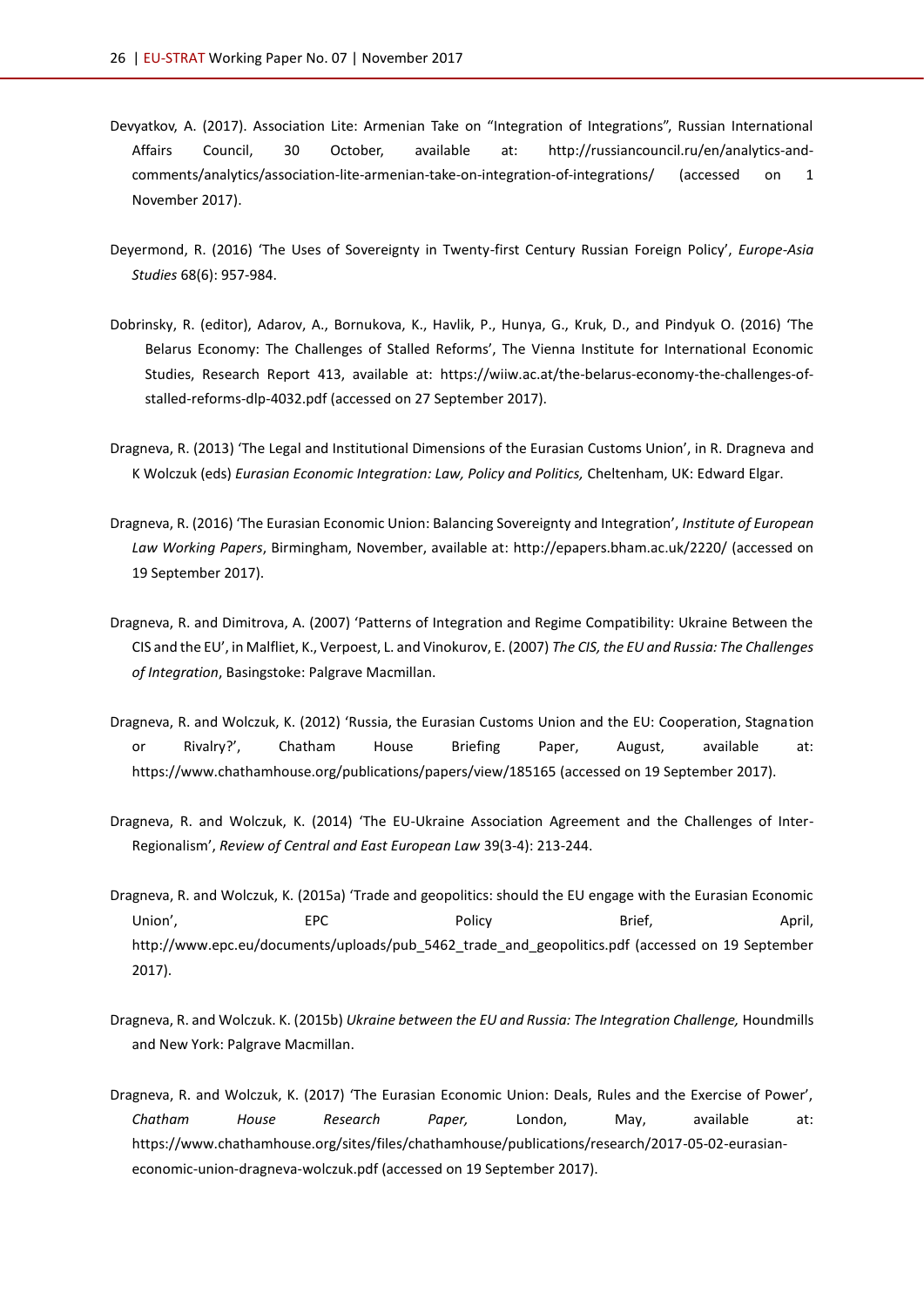- EurAsia Daily (2017a) 'Валовая: в ЕАЭС не возражают против соглашения между Арменией и Евросоюзом [Valovaya : The EAEU has no objections to the agreement between Armenia and the EU]', 7 July 2017, [https://eadaily.com/ru/news/2017/07/07/valovaya-v-eaes-ne-vozrazhayut-protiv-soglasheniya-mezhdu](https://eadaily.com/ru/news/2017/07/07/valovaya-v-eaes-ne-vozrazhayut-protiv-soglasheniya-mezhdu-armeniey-i-evrosoyuzom)[armeniey-i-evrosoyuzom](https://eadaily.com/ru/news/2017/07/07/valovaya-v-eaes-ne-vozrazhayut-protiv-soglasheniya-mezhdu-armeniey-i-evrosoyuzom) (accessed on 1 November 2017).
- EurAsia Daily (2017b) EAEU's common gas market will benefit both Belarus and Armenia: interview, April 28, available at: [https://eadaily.com/en/news/2017/04/28/eaeus-common-gas-market-will-benefit-both](https://eadaily.com/en/news/2017/04/28/eaeus-common-gas-market-will-benefit-both-belarus-and-armenia-interview)[belarus-and-armenia-interview](https://eadaily.com/en/news/2017/04/28/eaeus-common-gas-market-will-benefit-both-belarus-and-armenia-interview) (accessed on 19 September 2017).
- Eurasian Development Bank (EADB) (2017) Eurasian Economic Integration 2017, Report. 43, St. Petersburg, available at: [https://eabr.org/upload/iblock/470/EDB-Centre\\_2017\\_Report-43\\_EEI\\_ENG.pdf](https://eabr.org/upload/iblock/470/EDB-Centre_2017_Report-43_EEI_ENG.pdf) (accessed on 27 September 2017).

European Commission (2013). *Trade in goods with Armenia. 2012*, Brussels.

- European Commission/High Representative for Foreign and Security Policy (2015) Joint Communication, Review of the European Neighbourhood Policy, Brussels, 18 November 2015, JOIN(2015) 50 final, available at: [http://eeas.europa.eu/archives/docs/enp/documents/2015/151118\\_joint-communication\\_review-of-the](http://eeas.europa.eu/archives/docs/enp/documents/2015/151118_joint-communication_review-of-the-enp_en.pdf)[enp\\_en.pdf](http://eeas.europa.eu/archives/docs/enp/documents/2015/151118_joint-communication_review-of-the-enp_en.pdf) (accessed on 19 September 2017).
- European Commission/High Representative for Foreign and Security Policy (2017), ANNEX 1 to the Joint Proposal for a Council Decision on the conclusion, on behalf of the European Union, of the Comprehensive and Enhanced Partnership Agreement between the European Union and the European Atomic Energy Community and their Member States, of the one part and the Republic of Armenia, of the other part. Inter-institutional file 2017/0238, Brussels, 25 September, available at : [http://data.consilium.europa.eu/doc/document/ST-](http://data.consilium.europa.eu/doc/document/ST-12525-2017-ADD-1/en/pdf)[12525-2017-ADD-1/en/pdf](http://data.consilium.europa.eu/doc/document/ST-12525-2017-ADD-1/en/pdf) (accessed on 19 October 2017).

European Commission (2017). *Trade in goods with Armenia.* Brussels.

- Frear, M. (2013) 'Belarus: player and pawn in the integration game', in Dragneva, R. and Wolczuk, K. (eds.) Eurasian Economic Integration. Law, Policy and Politics, Elgar, pp. 119-138.
- Ghazaryan, N. and Delcour, L. (2017) 'From EU Integration Process to the Eurasian Economic Union: The Case of Armenia', in: P. Van Elsuwege and R. Petrov (eds), *Post-Soviet Constitutions and Challenges of Regional Integration: Adapting to European and Eurasian integration projects*, London: Routledge.
- Giucci R. and Mdinaradze A. (2017) 'The Eurasian Economic Union. Analysis from a trade policy perspective', Vienna Institute for International Economic Studies, April 11, available at: [http://berlin](http://berlin-economics.com/wordpress/wp-content/uploads/EAEU-11-April-2017_en.pdf)[economics.com/wordpress/wp-content/uploads/EAEU-11-April-2017\\_en.pdf](http://berlin-economics.com/wordpress/wp-content/uploads/EAEU-11-April-2017_en.pdf) (accessed on 27 September 2017).
- Glod Y. and Youngs R. (2014) 'Shadow Play in Belarus', Carnegie Europe, 6 June, available at: <http://carnegieeurope.eu/strategiceurope/55825> (accessed on 27 September 2017).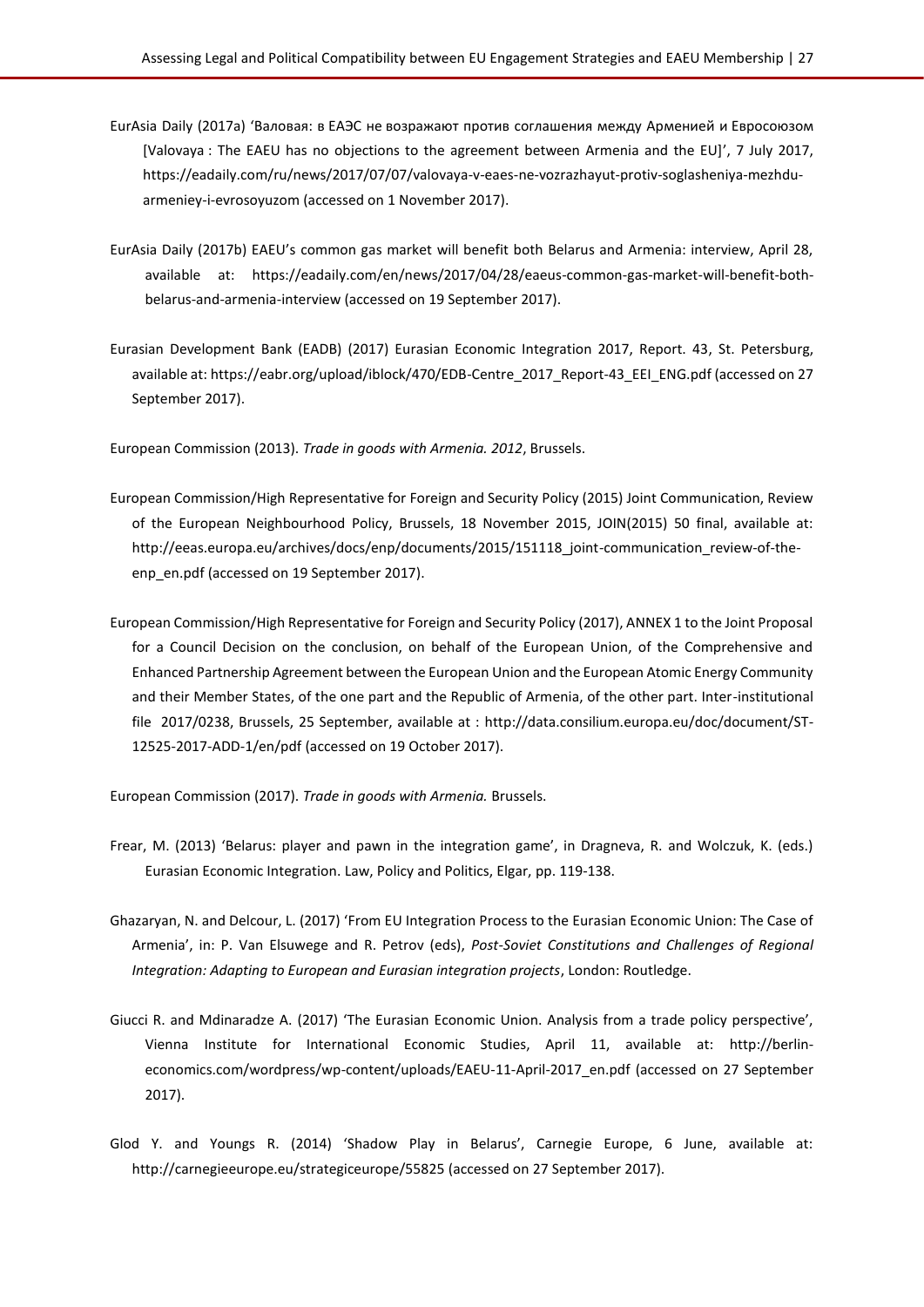- Gretskyi, I. et al. (2014) 'Russia's perceptions and misperceptions of the EU Eastern Partnership', *Communist and Post-Communist Studies*, 47(3-4): 375-383.
- Grigoryan, A. (2014). 'Armenia: Joining Under the Gun' in: S. F. Starr and S. Cornell (eds) Putin's Grand Strategy: the Eurasian Union and its Discontents*,* Washington: Central Asia-Caucasus Institute and Silk Road Studies Program, pp. 98-108.
- ICG (International Crisis Group) (2016) 'The Eurasian Economic Union: Power, Politics and Trade', *Europe and Central Asia Report* N°240, 20 July, available at: [https://d2071andvip0wj.cloudfront.net/240-the-eurasian](https://d2071andvip0wj.cloudfront.net/240-the-eurasian-economic-union-power-politics-and-trade.pdf)[economic-union-power-politics-and-trade.pdf](https://d2071andvip0wj.cloudfront.net/240-the-eurasian-economic-union-power-politics-and-trade.pdf) (accessed on 19 September 2017).
- International Monetary Fund (IMF) (2015) 'Republic of Belarus. 2015 Article IV Consultation—Press Release; Staff Report; And Statement By The Executive Director For The Republic Of Belarus', IMF Country Report No. 15/136, May, 2015, available at:<https://www.imf.org/external/pubs/ft/scr/2015/cr15136.pdf> (accessed on 19 September 2017).
- Jarábik, B. and Marin, A. (2014) 'Belarus', in *The Geopolitics of Eurasian Economic Integration*, LSE Special Report No.19, June, available at: <http://www.lse.ac.uk/IDEAS/publications/reports/SR019.aspx> (accessed on 19 September 2017).
- Kamiński, A. and Kamiński, B. (2017) 'Political Economy of Belorussian-Russian Conundrum: Between a rock and a hard place?' WSIiZ Working Paper Series, No. 21, April, available at: <http://workingpapers.wsiz.pl/pliki/working-papers/WSIiZ%20Working%20Paper%20Belarus.pdf> (accessed on 19 September 2017).
- Karliuk, M. (2017) 'The Eurasian Economic Union: An EU-Inspired Legal Order and its Limits', *Review of Central and East European Law*, 42()1: 50-72.
- Kazinform (2013) 'Kazakhstan nameren vstupit' v VTO do sozdaniia Evraziiskogo ekonomicheskogo soiuza Glava gosudarstva [Kazakhstan plans to enter the WTO before the creation of the Eurasian Economic Union – the *Head of State*]', 24 October 2013, available at: <http://inform.kz/rus/article/2599908> (accessed on 13 July 2017).
- Korosteleva, E. (2009) 'The Limits of EU Governance: Belarus's Response to the European Neighbourhood Policy', *Contemporary Politics*, 15(2): 229-245.
- Kostanyan, H. (2015). 'The Rocky Road to an EU-Armenia Agreement: From U-turn to Detour', *CEPS Commentary*, 3 February, available at: [https://www.ceps.eu/publications/rocky-road-eu-armenia-agreement-u-turn](https://www.ceps.eu/publications/rocky-road-eu-armenia-agreement-u-turn-detour)[detour](https://www.ceps.eu/publications/rocky-road-eu-armenia-agreement-u-turn-detour) (accessed on 19 September 2017).
- Kostanyan, H. and Giragosian, R. (2016) 'EU-Armenia relations; Seizing the second chance', *CEPS Commentary*, 31 October, available at:<https://www.ceps.eu/publications/eu-armenian-relations-seizing-second-chance> (accessed on 19 September 2017).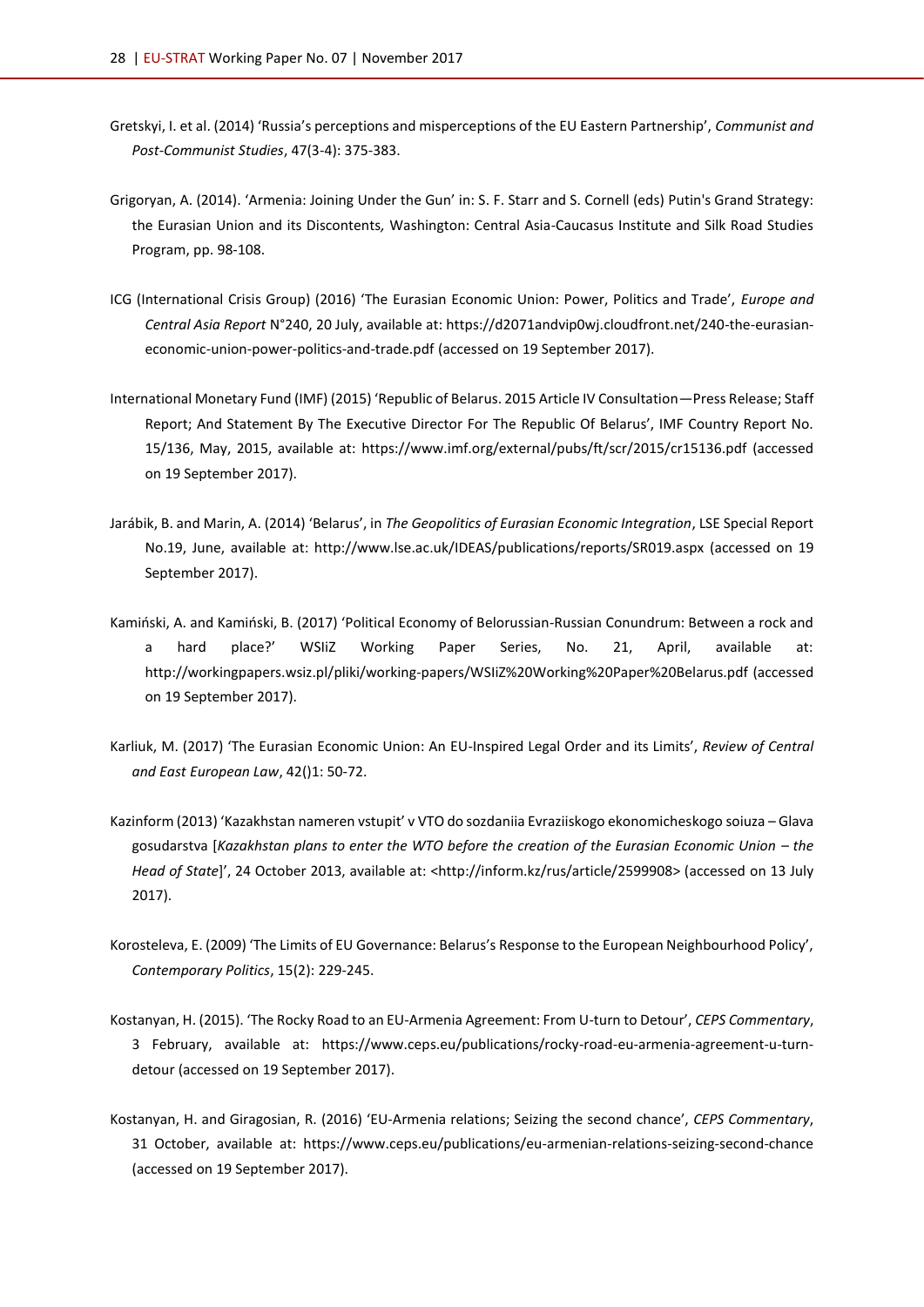- Krastev, I. and Leonard, M. (2014) 'The New European Disorder', ECFR/17, November, available at: [http://www.ecfr.eu/publications/summary/the\\_new\\_european\\_disorder322](http://www.ecfr.eu/publications/summary/the_new_european_disorder322) (accessed on 19 September 2017).
- Kuzio, T. (2002) 'To Europe with Russia! Ukraine's "Little Russian" Foreign Policy', RFE/RL Newsline 6:103, Part I, 4 June.
- Liik, K. (2017) 'How the EU Needs to Manage Relations with its Eastern Neighbourhood', Carnegie Endowment for International Peace, Task Force White Paper, 23 August, available at: [http://carnegieendowment.org/2017/08/23/how-eu-needs-to-manage-relations-with-its-eastern](http://carnegieendowment.org/2017/08/23/how-eu-needs-to-manage-relations-with-its-eastern-neighborhood-pub-72883)[neighborhood-pub-72883](http://carnegieendowment.org/2017/08/23/how-eu-needs-to-manage-relations-with-its-eastern-neighborhood-pub-72883) (accessed on 19 September 2017).
- Lo, B. (2015) *Russia and the New World Disorder*, London/Washington D.C.: Chatham House and Brookings Press.
- Lukashenko, A. (2017) Meeting to discuss Belarus' priorities in foreign politics at the present stage, available at: [http://president.gov.by/en/news\\_en/view/meeting-to-discuss-belarus-priorities-in-foreign-politics-at](http://president.gov.by/en/news_en/view/meeting-to-discuss-belarus-priorities-in-foreign-politics-at-the-present-stage-16658/)[the-present-stage-16658/](http://president.gov.by/en/news_en/view/meeting-to-discuss-belarus-priorities-in-foreign-politics-at-the-present-stage-16658/) (accessed on 19 September 2017).
- Makey, V. (2017) The Multi-Vector Foreign Policy of Belarus is a Conscious Choice that Meets National Interests, available at[: http://mfa.gov.by/press/smi/c0099b5a53b2c1db.html](http://mfa.gov.by/press/smi/c0099b5a53b2c1db.html) (accessed on 19 September 2017).
- Makhovsky, A. and Golubkova, K. (2016) Belarus PM wants same gas price as Russian regions, Reuters, December 20, available at: <http://www.reuters.com/article/us-belarus-russia-prime-minister-idUSKBN1490NJ> (accessed on 19 September 2017).
- Malfliet, K., Verpoest, L. and Vinokurov, E. (2007) *The CIS, the EU and Russia: The Challenges of Integration*, Basingstoke: Palgrave Macmillan.
- Manenok, T. (2017) Why Belarus is forcing the creation of the common gas market of the EAEC?, BelRynok, March 10, available at: [https://www.belrynok.by/2017/03/10/pochemu-belarus-forsiruet-sozdanie-obshhego](https://www.belrynok.by/2017/03/10/pochemu-belarus-forsiruet-sozdanie-obshhego-gazovogo-rynka-eaes/)[gazovogo-rynka-eaes/](https://www.belrynok.by/2017/03/10/pochemu-belarus-forsiruet-sozdanie-obshhego-gazovogo-rynka-eaes/) (accessed on 19 September 2017).
- Ministry of Foreign Affairs of the Republic of Belarus (2017) Foreign Trade of Belarus in January-March 2017, available at[: http://mfa.gov.by/en/foreign\\_trade](http://mfa.gov.by/en/foreign_trade) (accessed on 19 September 2017).
- Movchan, A. (2017) 'Decline, Not Collapse: The Bleak Prospects for Russia's Economy', Paper, February 2, Carnegie Moscow Centre, available at: [http://carnegie.ru/2017/02/02/decline-not-collapse-bleak](http://carnegie.ru/2017/02/02/decline-not-collapse-bleak-prospects-for-russia-s-economy-pub-67865)[prospects-for-russia-s-economy-pub-67865](http://carnegie.ru/2017/02/02/decline-not-collapse-bleak-prospects-for-russia-s-economy-pub-67865) (accessed on 19 September 2017).
- OSCE (2015) Final Report and Recommendations of the Panel of Eminent Persons on European Security as a Common Project, 3 December, available at: <http://www.osce.org/networks/205846> (accessed on 19 September 2017).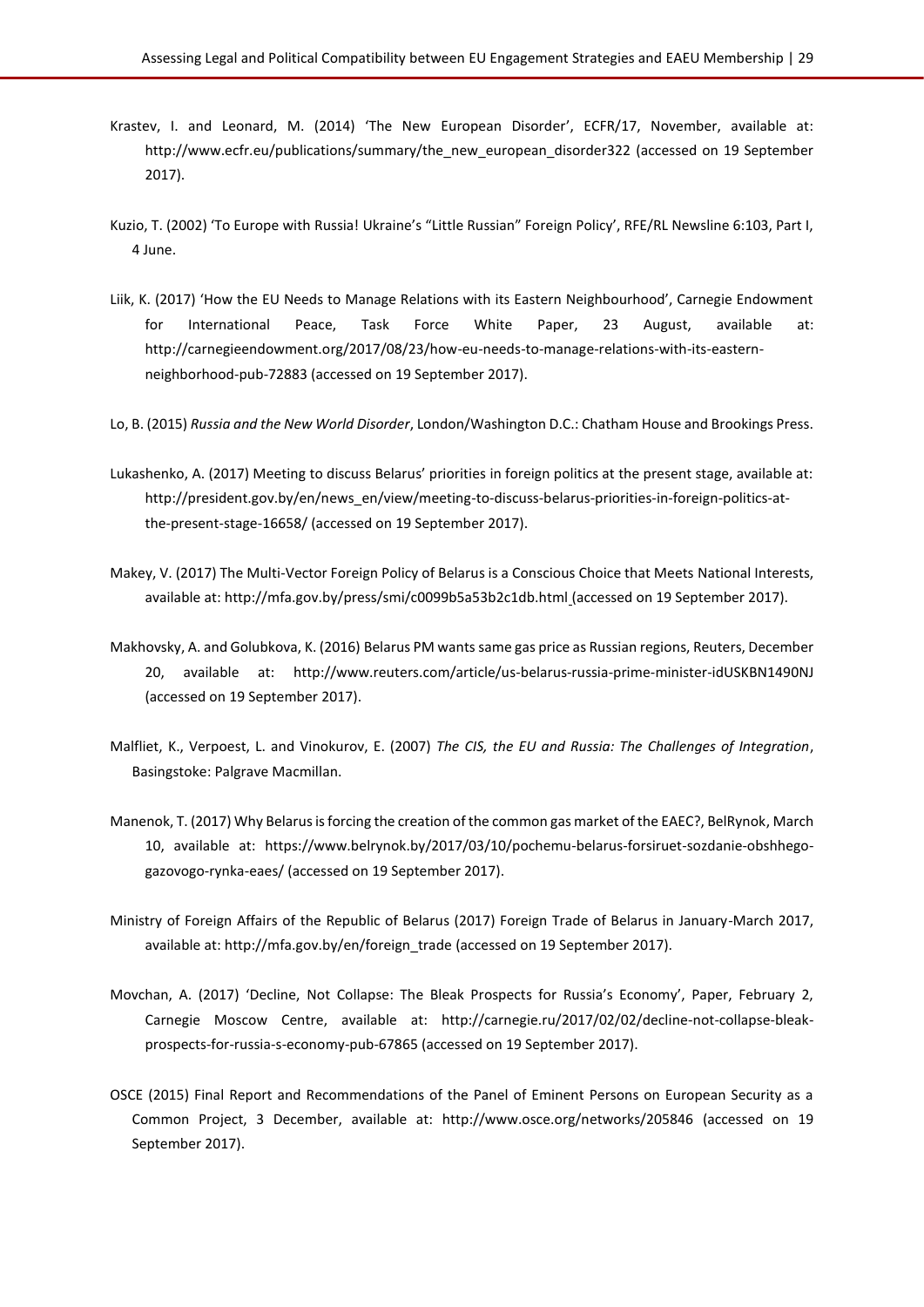- Pastukhova, M. and Westphal, K. (2016) 'A Common Energy Market in the Eurasian Economic Union. Implications for the European Union and Energy Relations with Russia', SWP Comments 9, German Institute for International and Security Affairs, May, available at: [https://www.swp](https://www.swp-berlin.org/fileadmin/contents/products/comments/2016C09_Pastukhova_wep.pdf)berlin.org/fileadmin/contents/products/comments/2016C09 Pastukhova wep.pdf (accessed on 19 September 2017).
- Petrov, R. and Kalinichenko, P. (2016) 'On Similarities and Differences of the European Union and Eurasian Economic Union Legal Orders: Is There the 'Eurasian Economic Union Acquis'?', *Legal Issues of Economic Integration*, 43(3): 295-307.
- President of the Republic of Armenia (2013a). "Joint Statement on the results of the visit of the President of the Republic of Armenia to the Russian Federation", 3 September 2013, available at: [http://www.president.am/en/press-release/item/2013/09/03/President-Serzh-Sargsyan-and-President-](http://www.president.am/en/press-release/item/2013/09/03/President-Serzh-Sargsyan-and-President-Vladimir-Putin-joint-statement/)[Vladimir-Putin-joint-statement/](http://www.president.am/en/press-release/item/2013/09/03/President-Serzh-Sargsyan-and-President-Vladimir-Putin-joint-statement/) (accessed on 22 June 2016).
- President of the Republic of Armenia (2013b). Statement at the Third Eastern Partnership Summit, Vilnius, 29 November 2013, available at: [http://www.president.am/en/statements-and](http://www.president.am/en/statements-and-messages/item/2013/11/29/President-Serzh-Sargsyan-at-the-third-Eastern-Partnership-summit-speech/)[messages/item/2013/11/29/President-Serzh-Sargsyan-at-the-third-Eastern-Partnership-summit-speech/](http://www.president.am/en/statements-and-messages/item/2013/11/29/President-Serzh-Sargsyan-at-the-third-Eastern-Partnership-summit-speech/) (accessed 22 June 2016).
- President of the Russian Federation (2017), 'Заявления для прессы по итогам встречи Владимира Путина, Президента Ирана Хасана Рухани и Президента Азербайджана Ильхама Алиев [Press release on the outcomes of the meeting between Vladimir Putin, President of Iran Hasan Ruhani and President of Azerbaijan Ilham Aliyev]', 1 November 2017, available at: <http://kremlin.ru/events/president/transcripts/55984> (accessed on 2 November 2017).
- Putz, C. (2016) 'From Ukraine to Kazakhstan avoiding Russia', *The Diplomat*, 14 January, available at: <http://thediplomat.com/2016/01/from-ukraine-to-kazakhstan-avoiding-russia/> (accessed on 19 September 2017).
- RIA Novosti (2015) 'MID: dogovor Armenii i ES ne protivorechit vzaimodejstviju s Rossiej [Russian Ministry of Foreign Affairs: Armenia's agreement with the EU does not contradict cooperation with Russia]' <http://ria.ru/world/20151023/1306967152.html> (accessed on 23 June 2016).
- Sakwa, R. (2015) *Frontline Ukraine: Crisis in the Borderlands*, London: I.B. Taurus.
- Shumylo-Tapiola, O. (2012) 'Ukraine at the Crossroads: Between the EU DCFTA and Customs Union', *Russie. Nei.Reports* No. 11, IFRI, April 2012, Paris.
- Sivitsky, A. and Tsarik, Y. (2016) 'Belarus in the EAEU: a year later (disappointing results and dubious prospects)', Centre for Strategic and Foreign Policy Research, April 5, available at: [http://csfps.by/files/belarus\\_in\\_the\\_eaec.pdf](http://csfps.by/files/belarus_in_the_eaec.pdf) (accessed on 27 September 2017).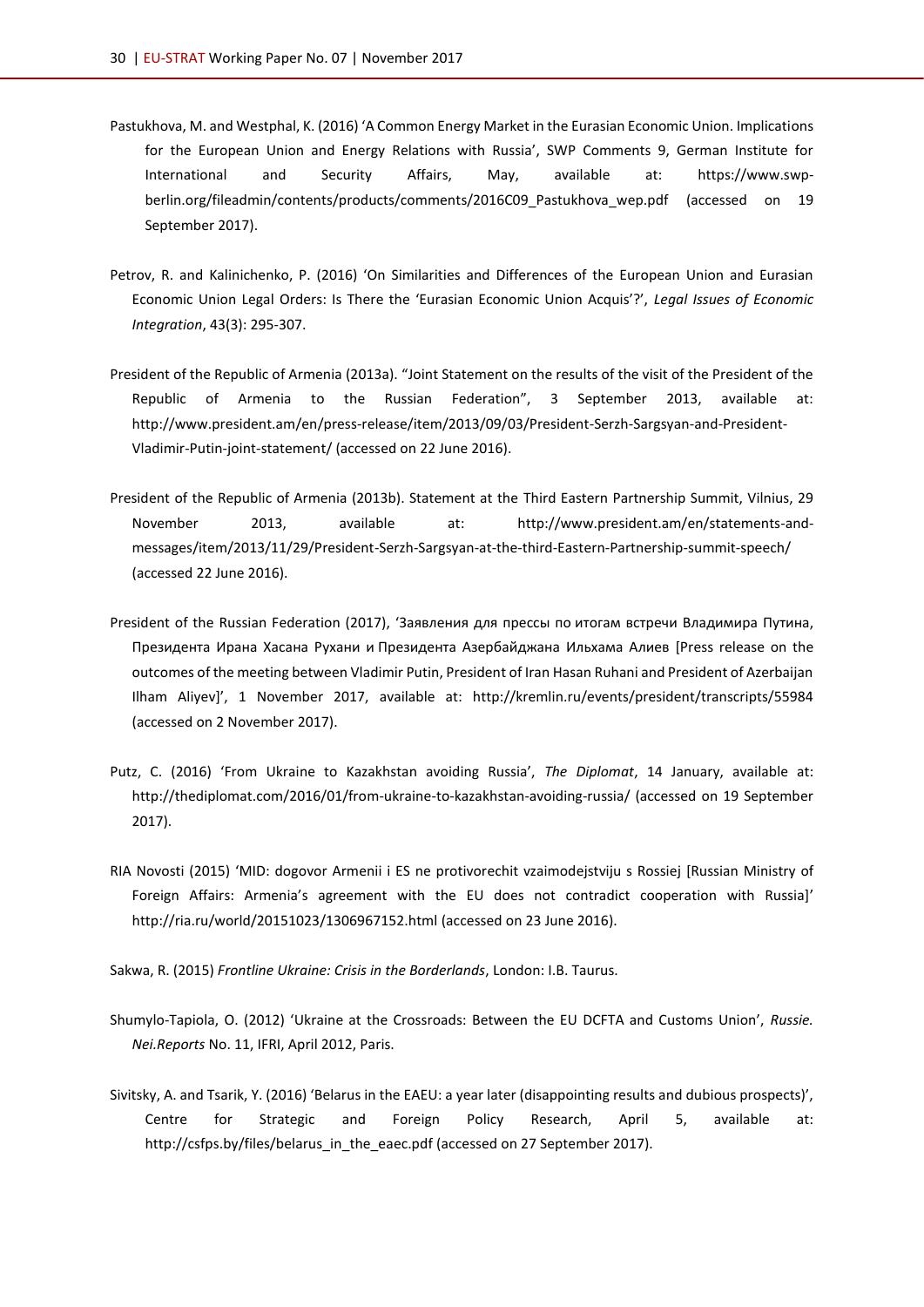- Sivitsky, A., and Tsarik, Y. (2017) Unilateral Actions of the Russian Federation towards the Republic of Belarus in 2017. Threat Assessment, Centre of Strategic and Foreign Policy Research, Minsk, 2016, available at: [http://csfps.by/new-research/odnostoronnie-deystviya-rossiyskoy-federacii-v-otnoshenii-respubliki](http://csfps.by/new-research/odnostoronnie-deystviya-rossiyskoy-federacii-v-otnoshenii-respubliki-belarus-v-2017)[belarus-v-2017](http://csfps.by/new-research/odnostoronnie-deystviya-rossiyskoy-federacii-v-otnoshenii-respubliki-belarus-v-2017) (accessed on 19 September 2017).
- Tarr, D.G. (2016) The Eurasian Economic Union of Russia, Belarus, Kazakhstan, Armenia, and the Kyrgyz Republic: Can It Succeed Where Its Predecessor Failed?, *Eastern European Economics*, 54(1): 1-22.
- Togt, T., Saverio, F., and Kozak, I. (2015) 'From Competition to Compatibility. Striking a Eurasian balance in EU-Russia relations', Clingendael Report, October, available at: [https://www.clingendael.org/sites/default/files/2016-02/Eurasian\\_Union\\_Report\\_FINAL.pdf](https://www.clingendael.org/sites/default/files/2016-02/Eurasian_Union_Report_FINAL.pdf) (accessed on 19 September 2017).
- Van der Loo, G. (2015) *The EU-Ukraine Association Agreement and Deep and Comprehensive Free Trade Area*, Leiden/Boston: Brill Nijhoff.
- Viera, A. (2016) 'Eurasian Integration: Elite Perspectives Before and After the Ukraine Crisis', *Post-Soviet Affairs*, 32(6): 566-580.
- Vilpisauskas, R., Ališauskas, R., Kasčiūnas, L., Dambrauskaitė, Ž., Sinica, V., Levchenko, I. and Chirila, V. (2012) 'Eurasian Union: a Challenge for the European Union and Eastern Partnership Countries', *Eastern Europe Studies Centre Reports*, 19 December, [http://www.eesc.lt/uploads/news/id459/Eurasian%20Union](http://www.eesc.lt/uploads/news/id459/Eurasian%20Union-a%20Challenge%20for%20the%20European%20Union%20and%20Eastern%20Partnership%20Countries.pdf)[a%20Challenge%20for%20the%20European%20Union%20and%20Eastern%20Partnership%20Countries.pdf](http://www.eesc.lt/uploads/news/id459/Eurasian%20Union-a%20Challenge%20for%20the%20European%20Union%20and%20Eastern%20Partnership%20Countries.pdf) (accessed on 19 September 2017).
- Vinokurov, E. (2017) Eurasian economic Union: Current state and preliminary results, *Russian Journal of Economics*, 3: 54-70.
- World Bank (2014). *Bilateral Remittances Matrix*, 2014, Washington: The World Bank Group.
- Zagorsky, A. (2011) 'Eastern Partnership from the Russian Perspective', International Politics and Society Nr. 3, FES, Berlin.